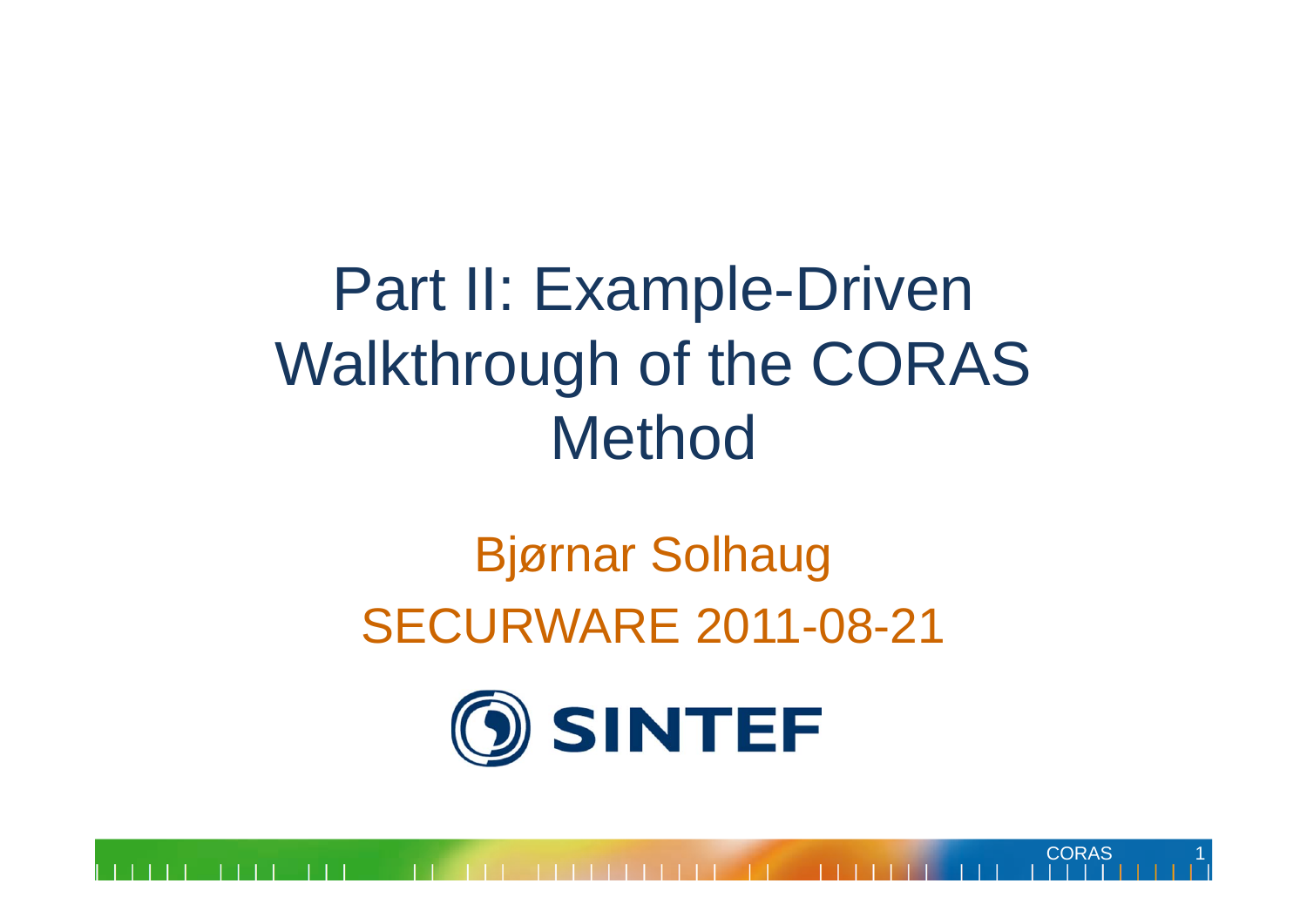# Overview of Part II

- **The CORAS method**
- ATM example
- Walkthrough of the 8 steps
- **Summary**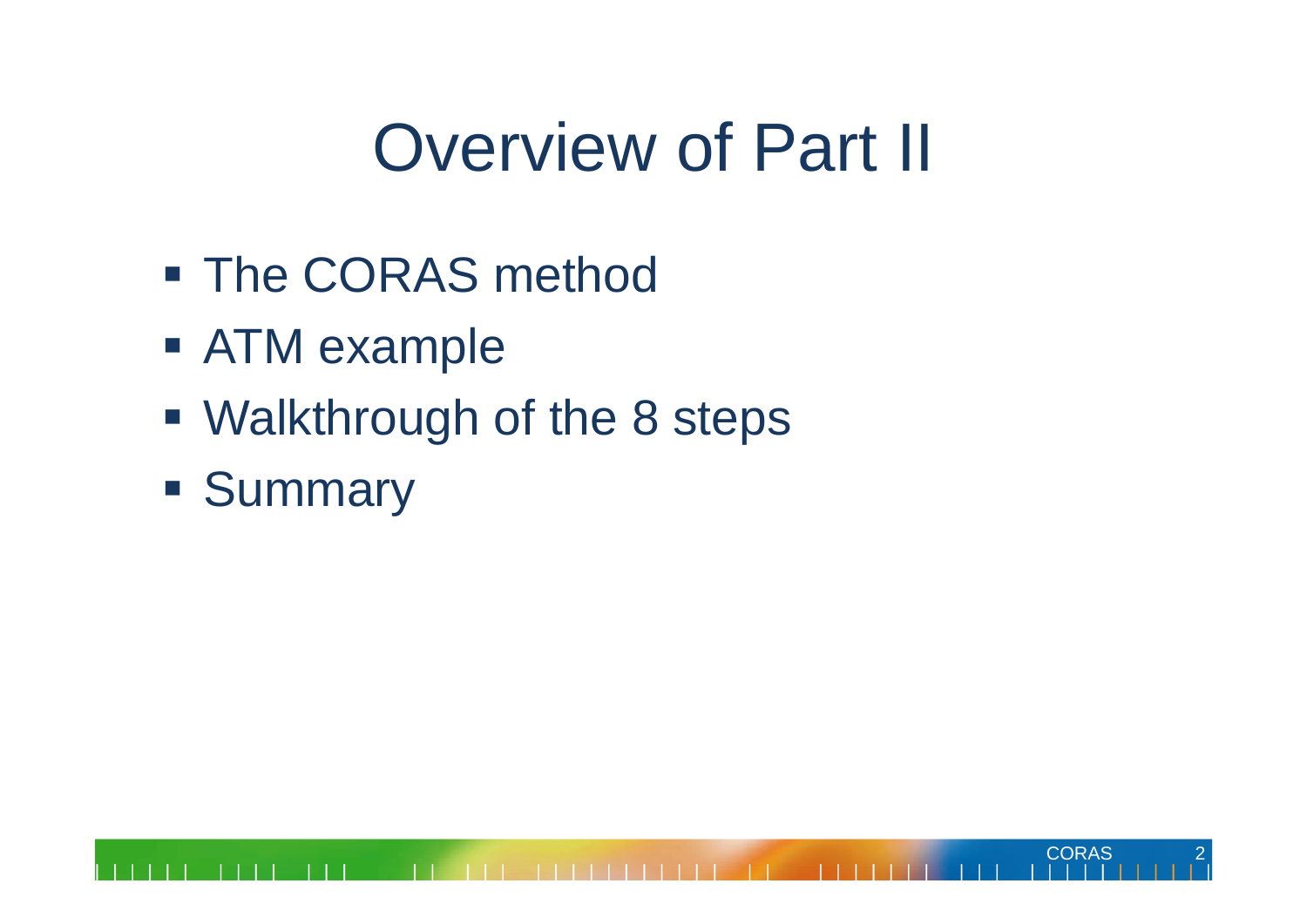# The CORAS Method

- **Asset-driven defensive risk analysis** method
- **Operationalization of ISO 31000 risk** analysis process in 8 steps
- **Detailed guidelines explaining how to** conduct each step in practice
- **Modeling guidelines for how to use the** CORAS language

CORAS

3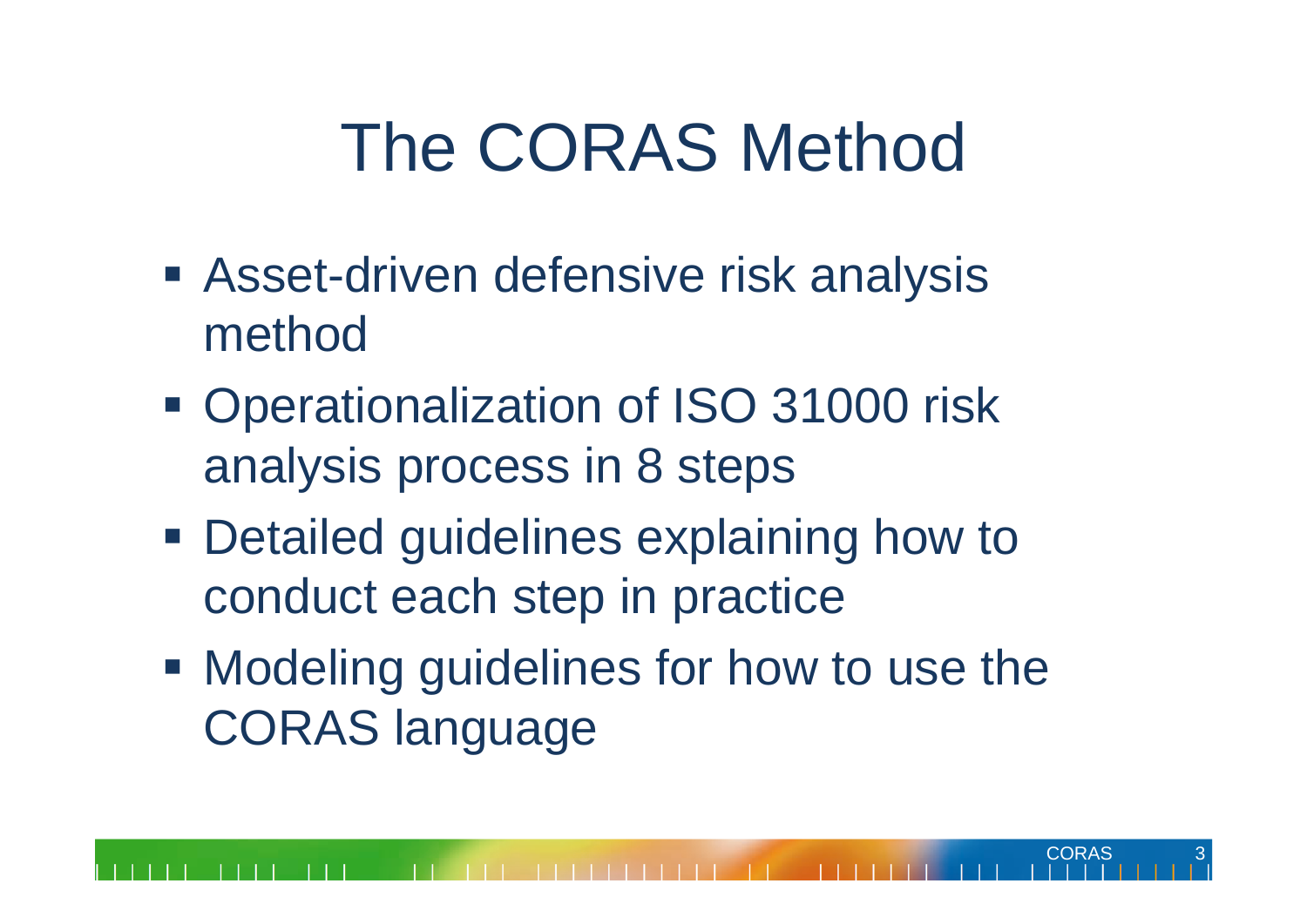#### The 8 Steps of the CORAS Method

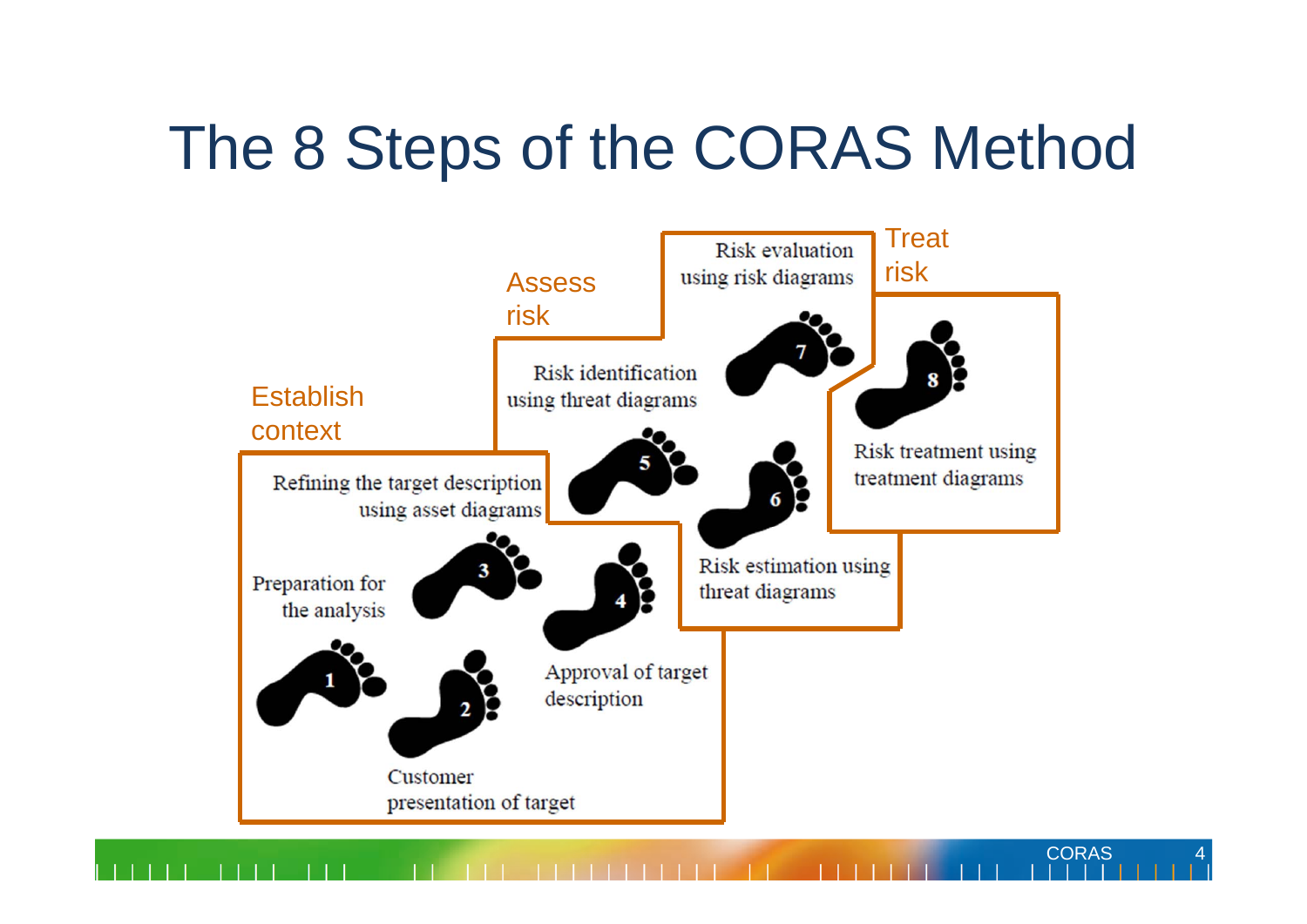# Air Traffic Management (ATM)

- **Aggregation of services provided by Air** Traffic Controllers (ATCOs)
	- **Main responsibility is to maintain horizontal** and vertical separation among aircrafts and possible obstacles
	- **Example 1 Example 1 Figure 1.1 Figure 1.1 Figure 1.1 Figure 1.1 Figure 1.1 Figure 1.1 Figure 1.1 Figure 1.1 Figure 1.1 Figure 1.1 Figure 1.1 Figure 1.1 Figure 1.1 Figure 1.1 Figure 1.1 Figure 1.1 Figure 1.1 Figure 1.1 Fig** the external world
	- **Humans at the centre of** the decision and work process

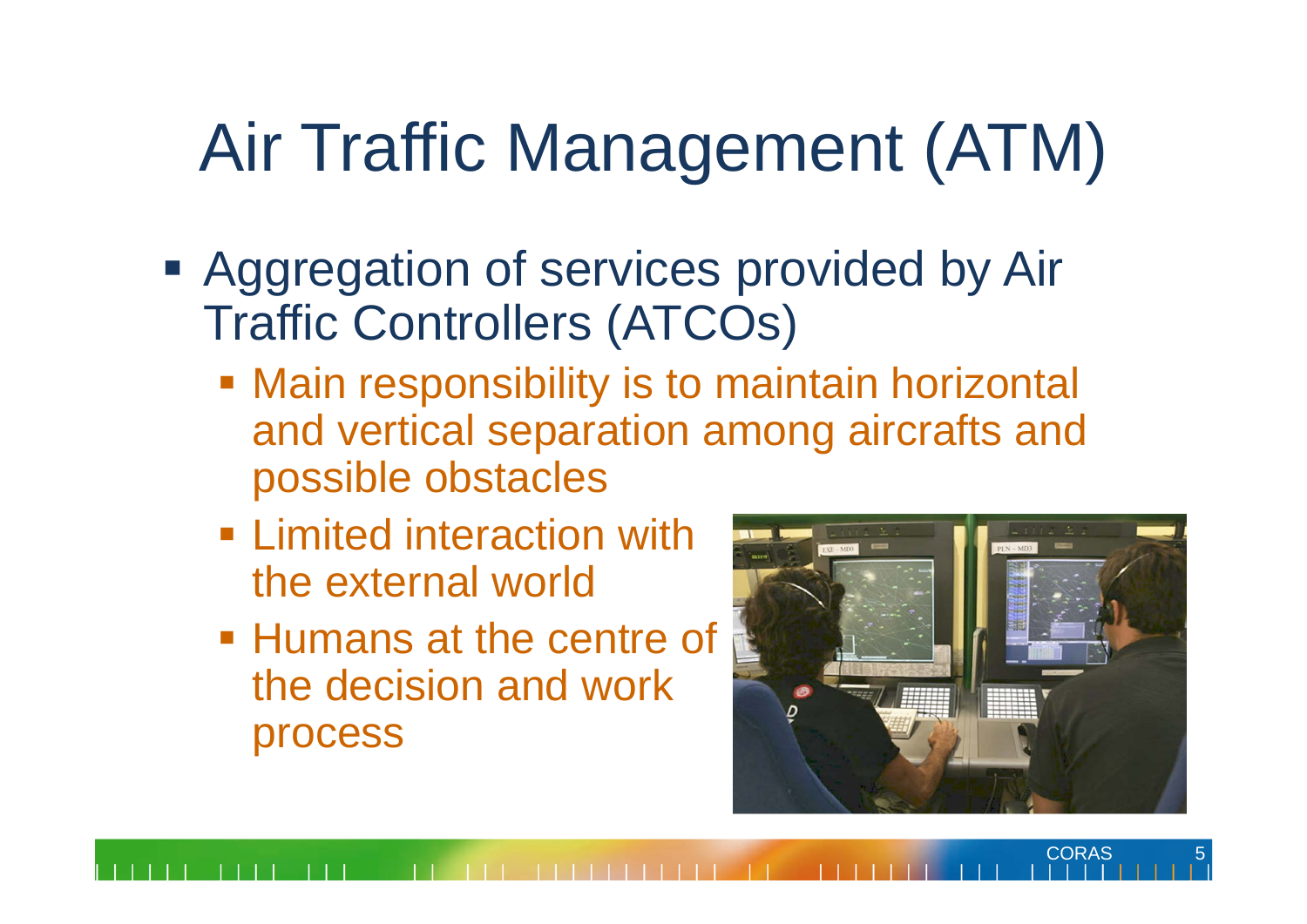## The ATM Case

- Risk analysis of selected ATM services
	- Arrival management
	- Area Control Center (ACC)
	- **The role and responsibilities of the Air Traffic** Controllers (ATCOs)
- **Main security property:** 
	- **Information provision**

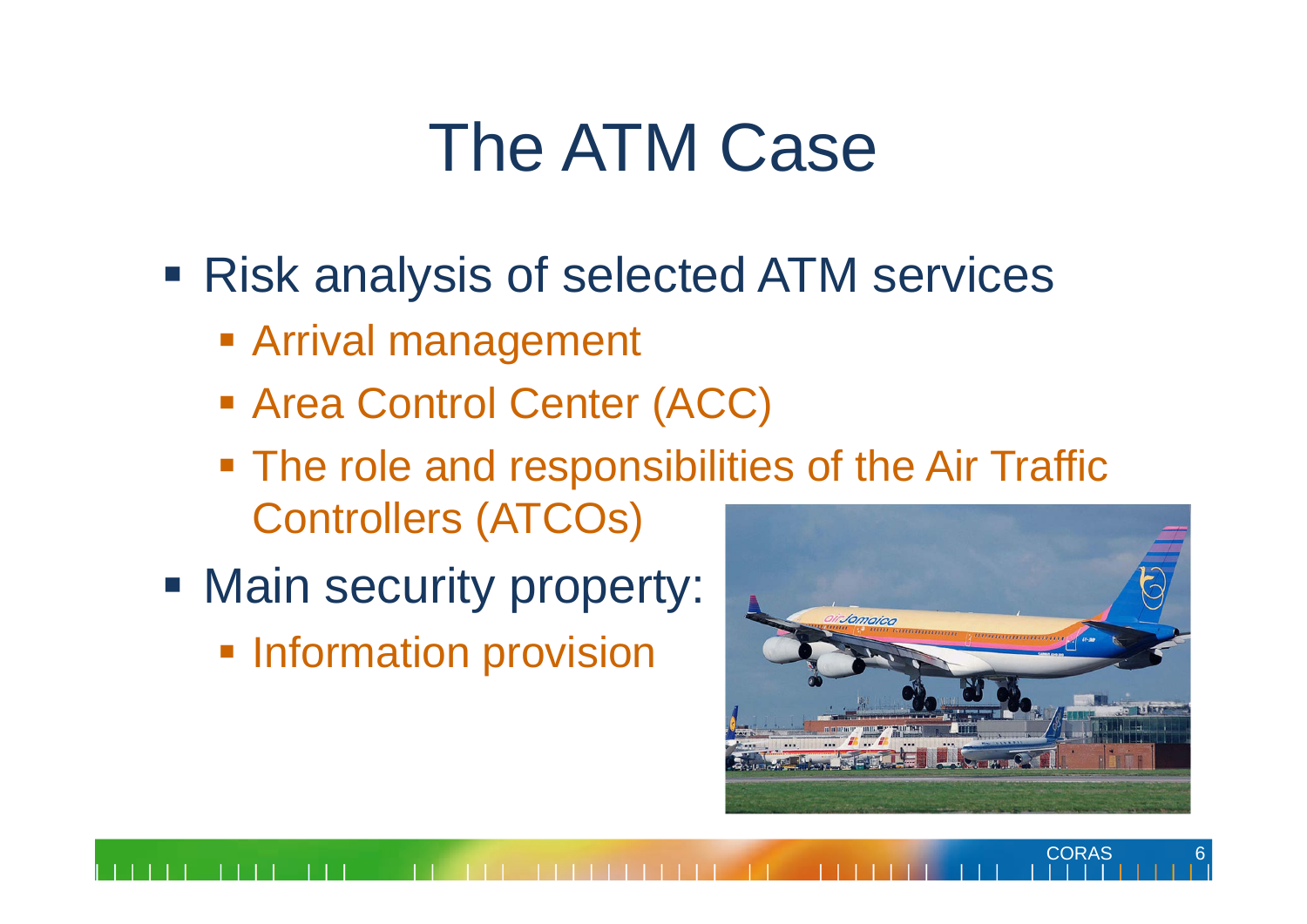#### Step 1: Preparation for the Analysis

- **Objectives** 
	- **Information about customer, purpose and** domain of analysis
	- **Decide size of analysis**
	- **Ensure customer is prepared**
	- **Practical organization of analysis**
- **Interaction between the customer and the** analysis team

CORAS 7

**Preferably face-to-face meeting**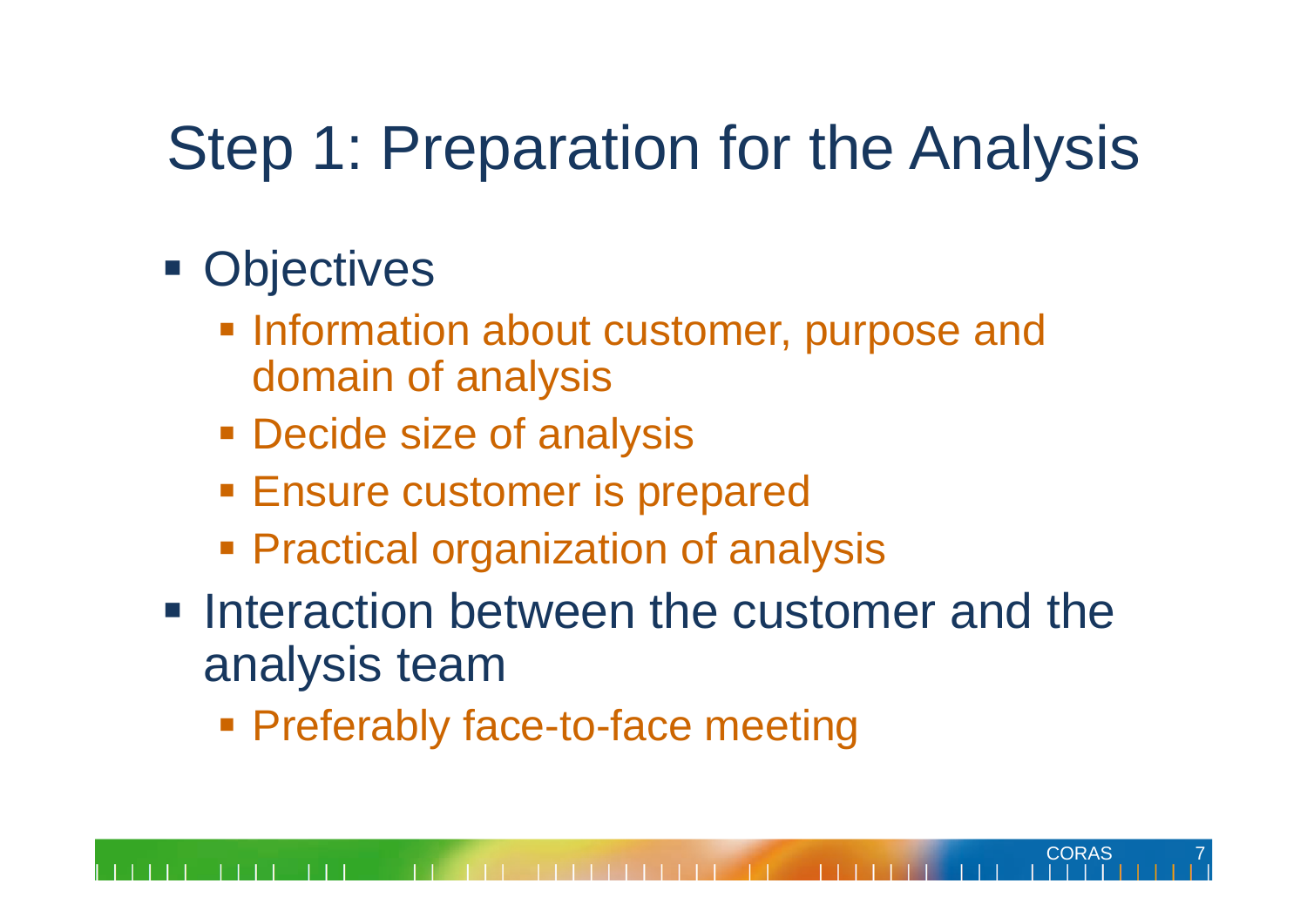# ATM Example

- **Customer is a national air navigation** service provider
- Want risk analysis with focus on
	- **Arrival management, esp. the role of the air** traffic controllers (ATCOs) in the area control centre (ACC)

CORAS 8

**The risk analysis team and the customer** decides on an analysis of 250 personhours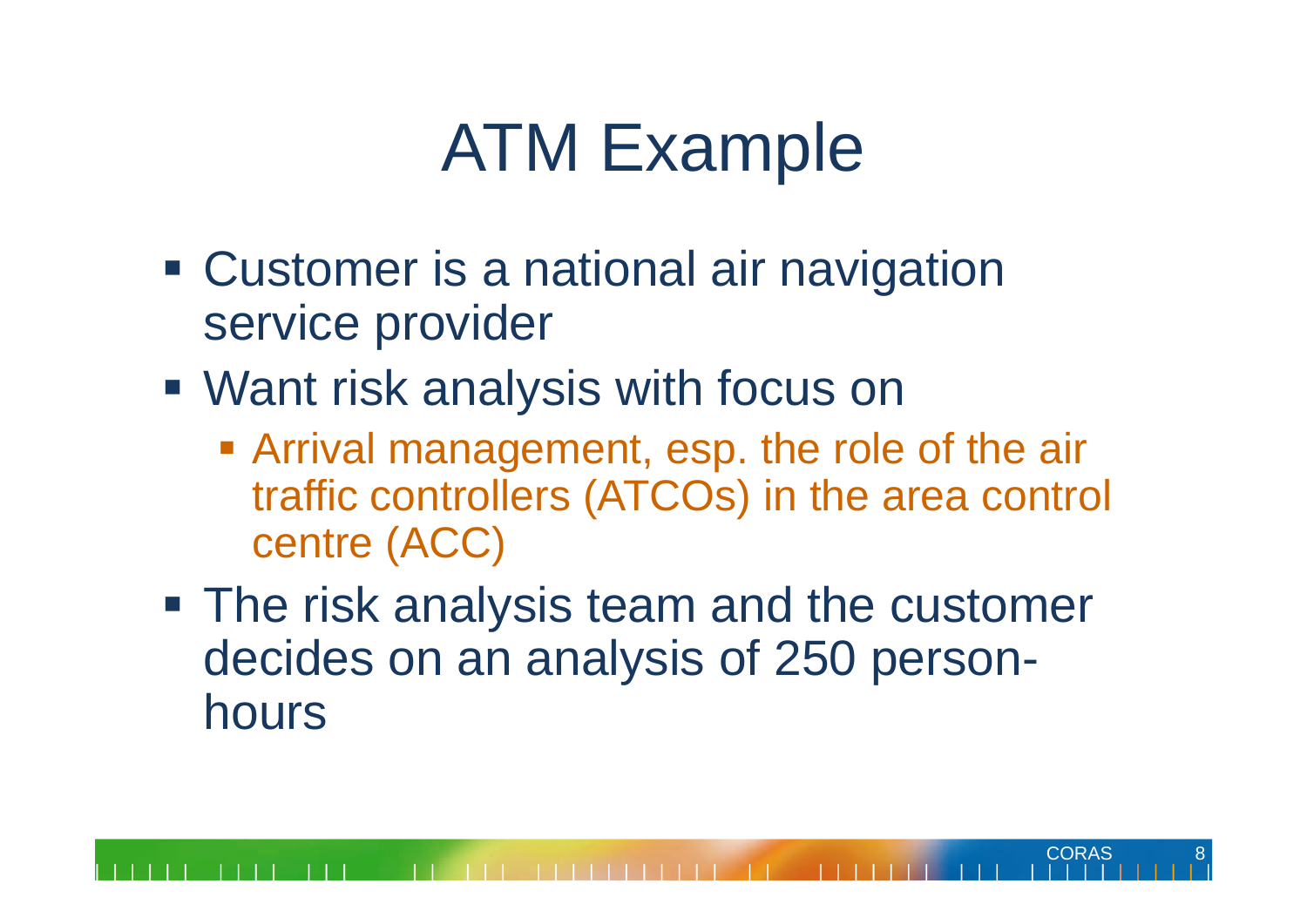## Step 2: Customer presentation of target

- **Objective** 
	- **Initial understanding of what to analyze**
	- Focus, scope and assumptions
- **Interaction between the customer and the** analysis team
	- **Present CORAS terminology and method**
	- **Decide the goals and target of the analysis**
	- **Decide the focus and scope of the analysis**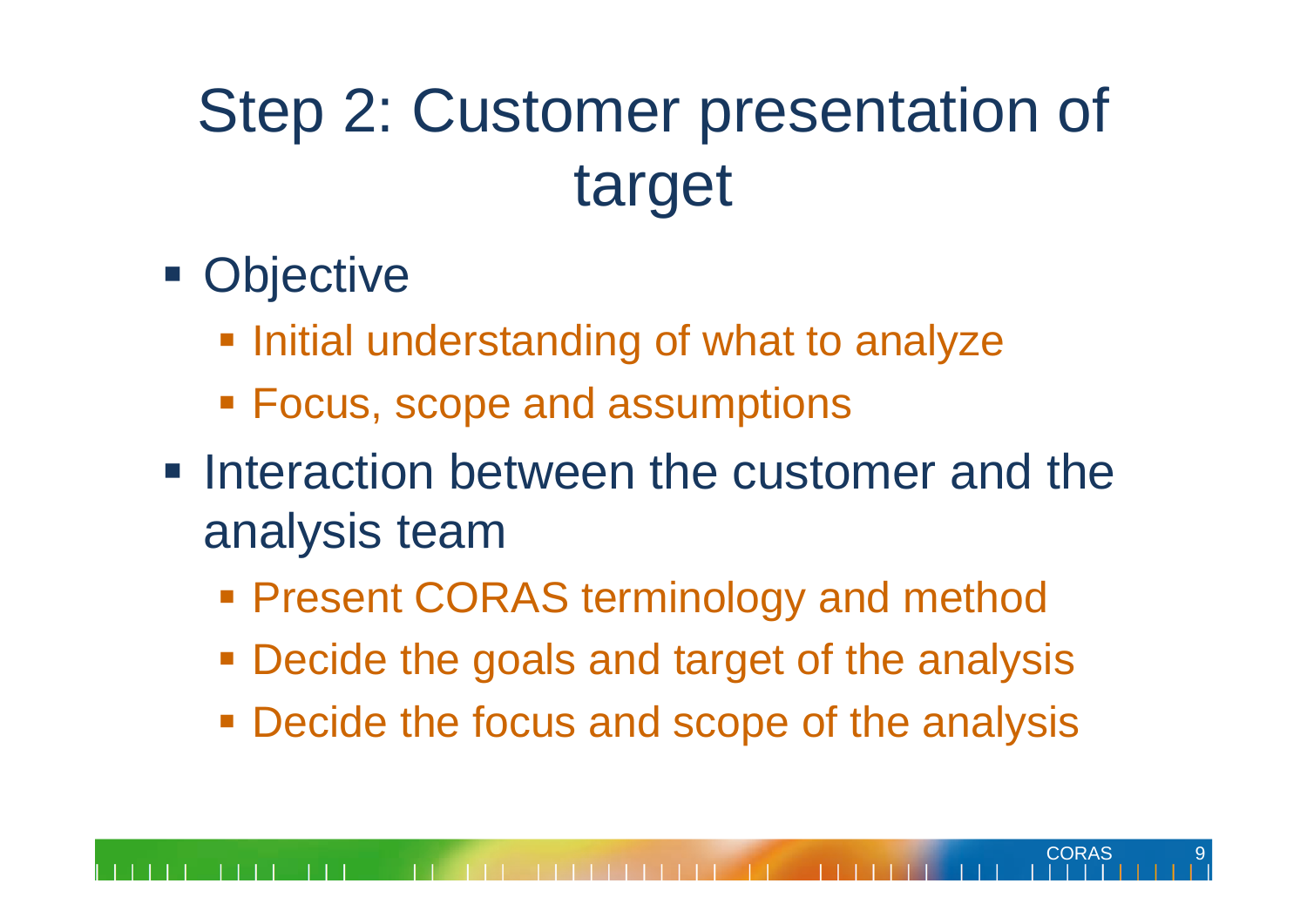# ATM Example

- **Example 2 Customer presents the** work environment of ATCOs
- **Example 2** Customer presents the desired focus
	- **Information provision**
	- **Compliance with** regulations
- **Example 2** Customer presents the desired focus
	- Work processes at ACCs
	- Ξ Arrival management
	- eri<br>Vite ATCOs roles and responsibilities

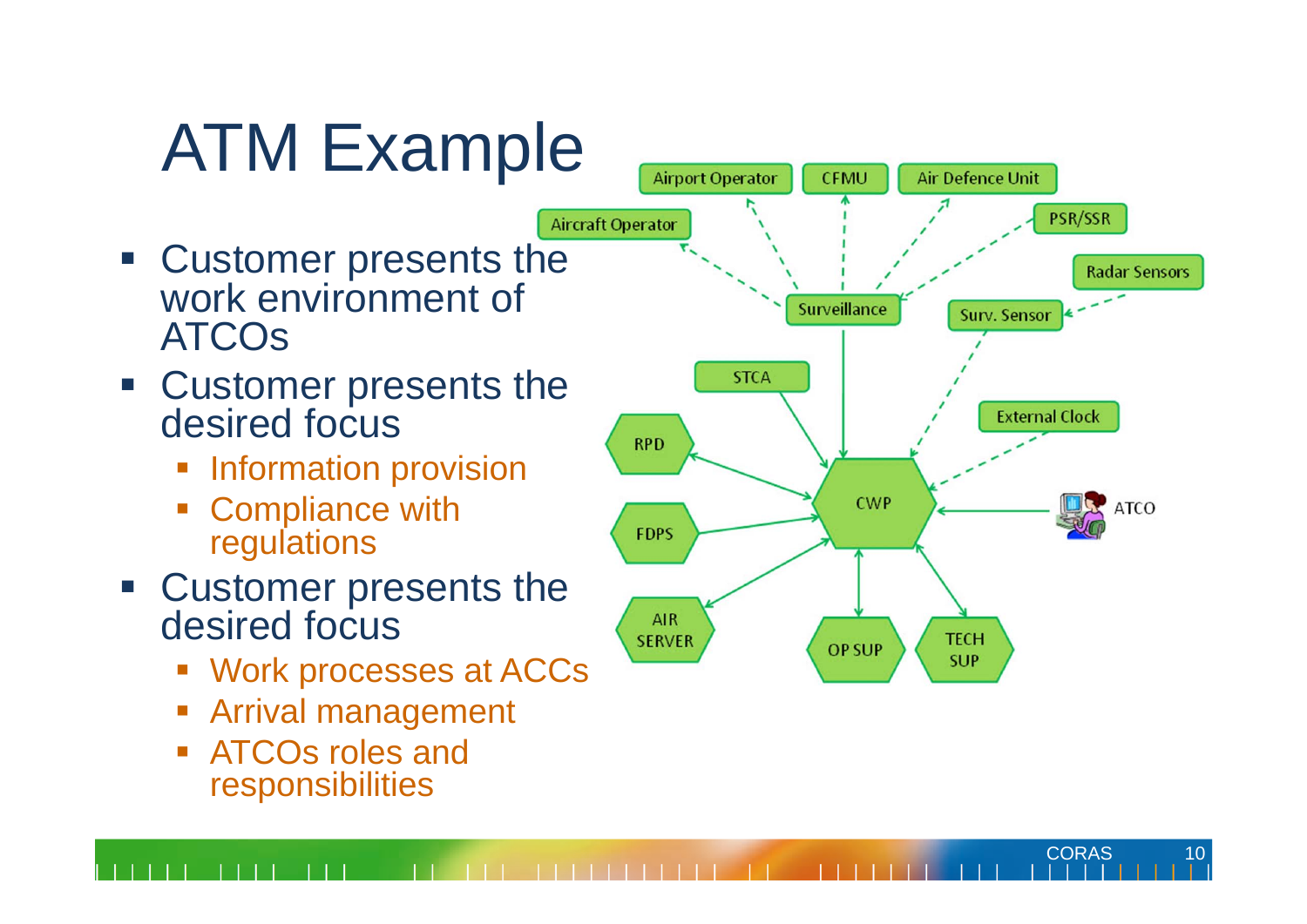## Step 3: Refining the Target Description Using Asset Diagrams

- **Objective** 
	- **Ensure common understanding of target** including scope, focus and assets

- **Face-to-face meeting** 
	- **Analysis team presents the target**
	- **Example 1 Asset identification**
	- **High-level analysis**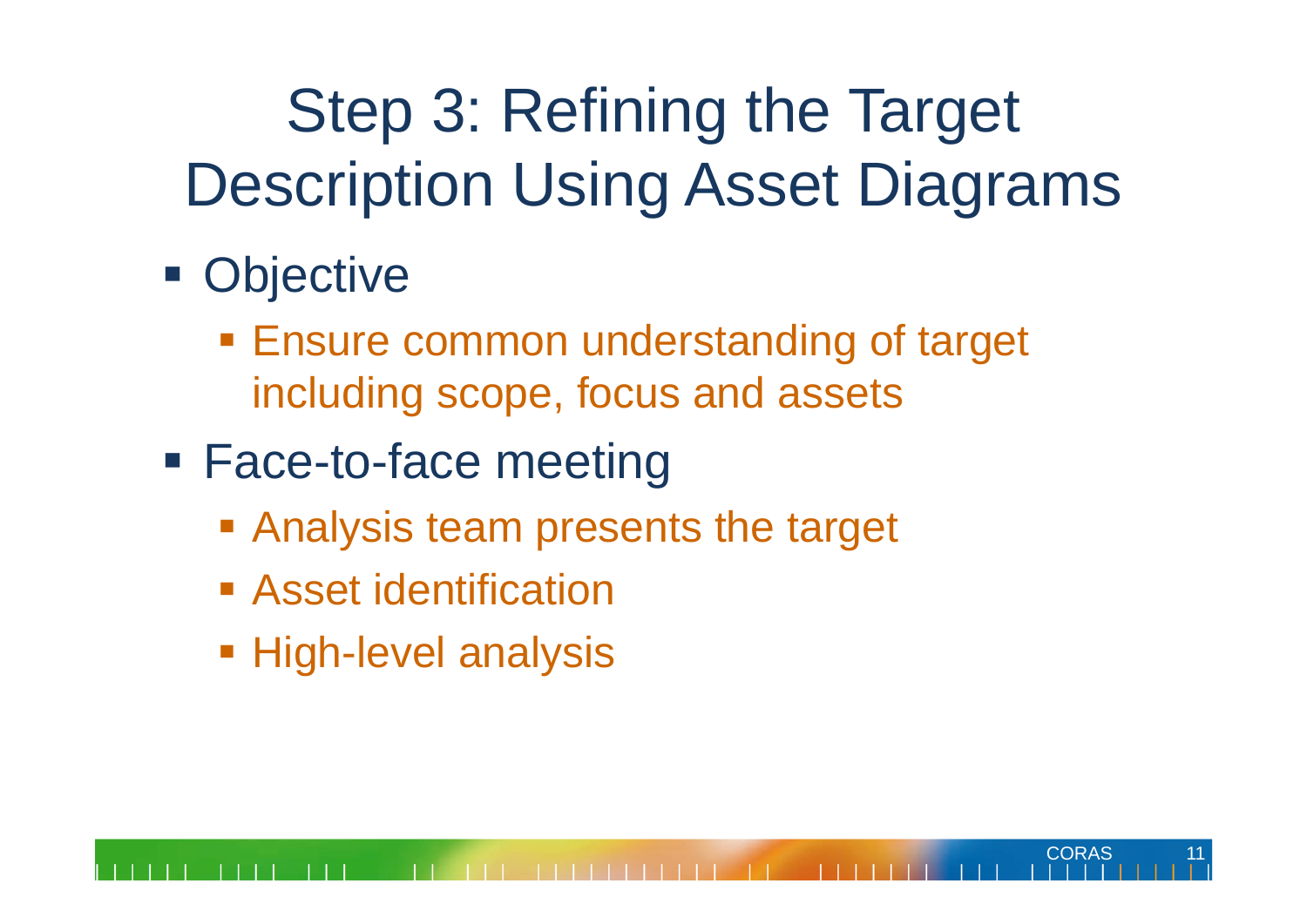## Target Description

 $\mathcal{L}_{\mathcal{A}}$  The **target description** is the documentation of all the information that serves as the input to and the basis for a risk analysis

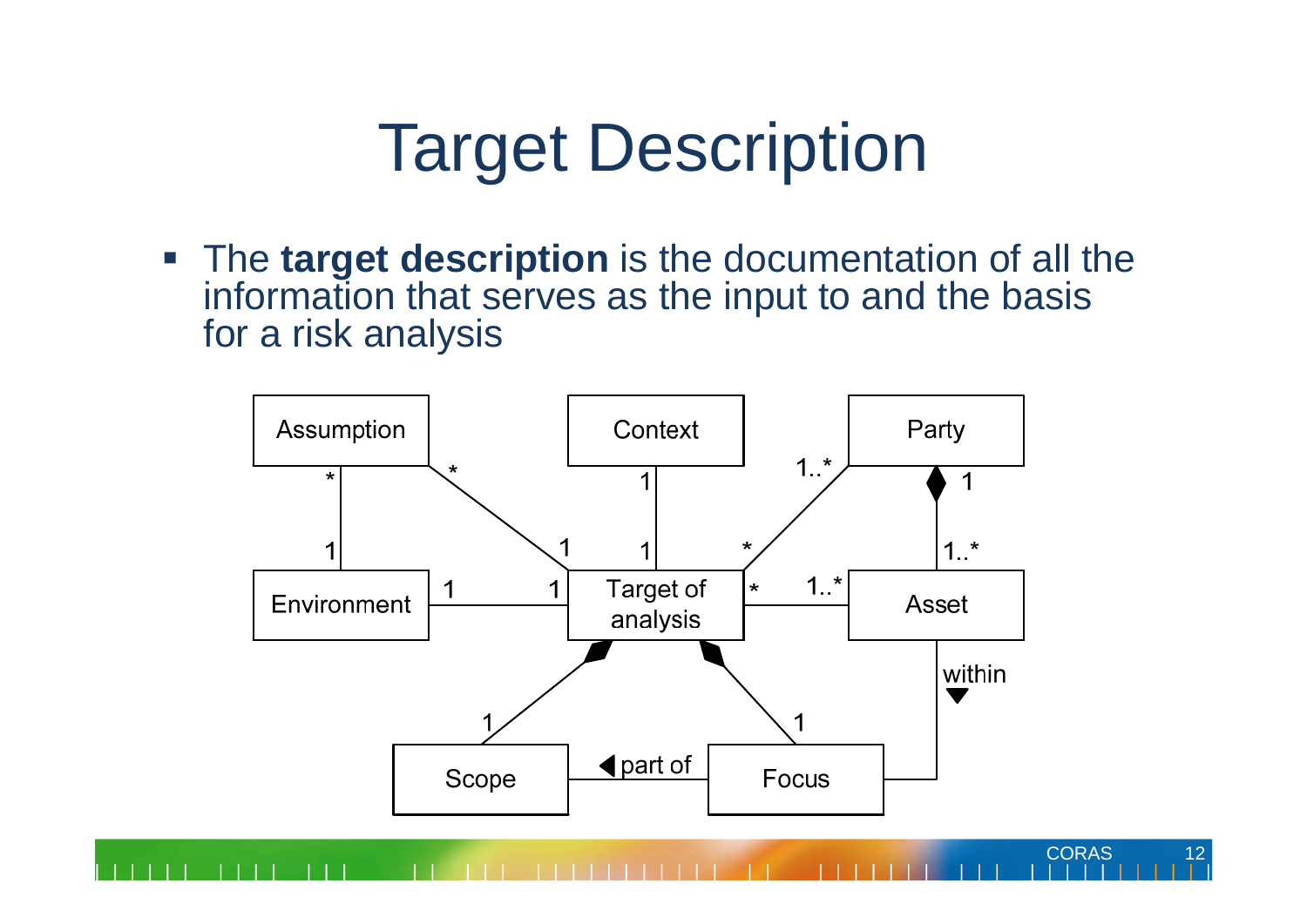# Target Description - Definitions

- $\mathcal{L}_{\mathcal{A}}$  **Asset:** Something to which a party assigns value and hence for which the party requires protection
- $\mathcal{L}_{\mathcal{A}}$  **Assumption:** Something we take as granted or accept as true (although it may not be so)
- $\mathcal{L}_{\mathcal{A}}$  **Context of analysis:** The premises for and the background of a risk analysis. This includes the purposes of the analysis and to whom the analysis is addressed
- $\mathcal{C}^{\mathcal{A}}$  **Environment of target:** The surrounding things of relevance that may affect or interact with the target; in the most general case, the rest of the world
- $\mathcal{L}_{\mathcal{A}}$  **Focus of analysis:** The main issue or central area of attention in a risk analysis. The focus is within the scope of the analysis
- $\mathbb{R}^2$ **Party:** An organization, company, person, group or other body on whose behalf a risk analysis is conducted
- $\mathcal{L}_{\mathcal{A}}$  **Scope of analysis:** The extent or range of a risk analysis. The scope defines the border of the analysis, in other words what is held inside of and what is held outside of the analysis
- $\mathcal{L}_{\mathcal{A}}$  **Target of analysis:** The system, organization, enterprise, or the like that is the subject of a risk analysis

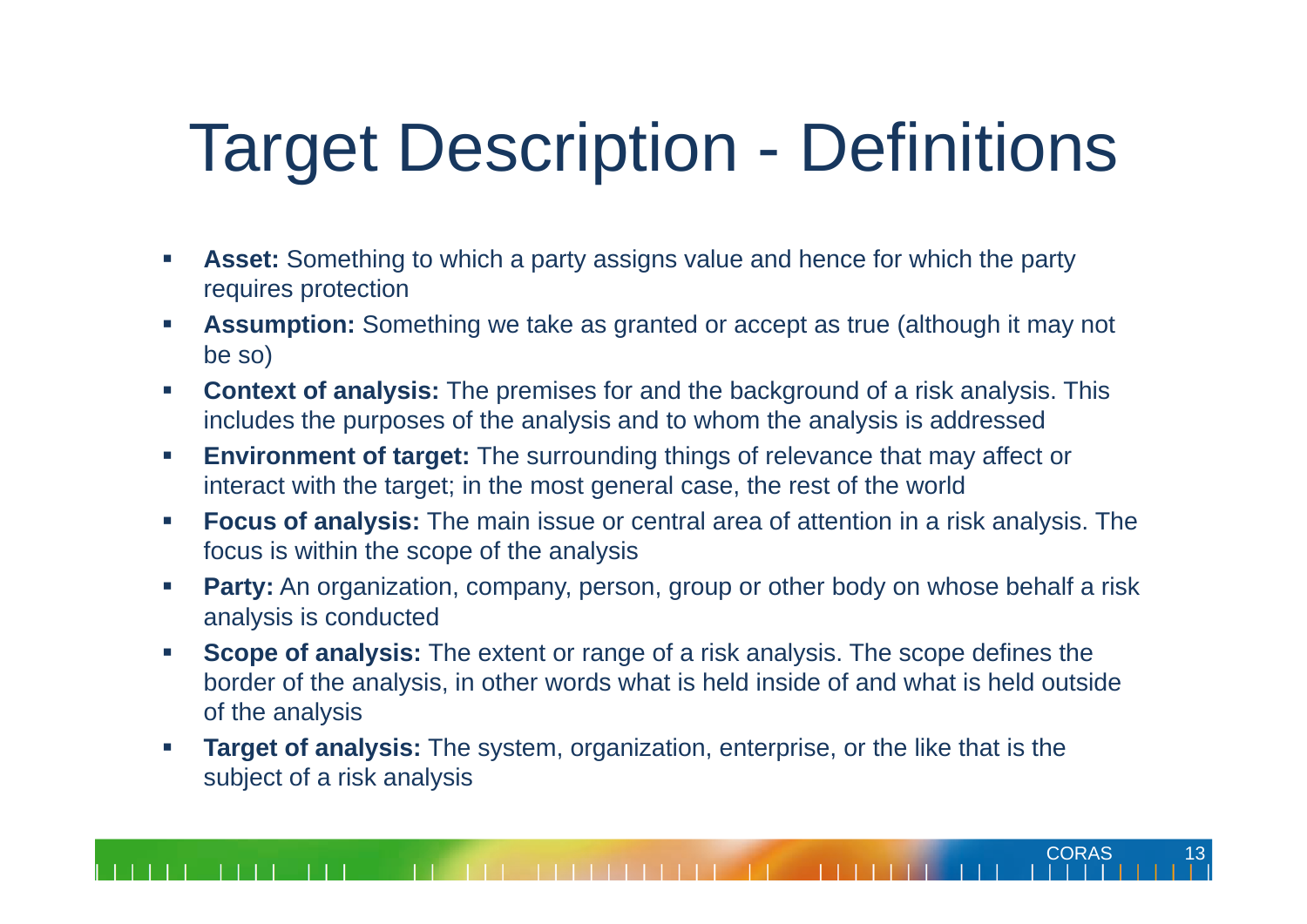- **The analysis team presents their** understanding of the target
- Target of analysis described using UML
	- **Example 2 Conceptual overview using UML class** diagrams
	- **Example Component structure using UML structured** classifiers
	- **EXECT Activities using UML interactions (interaction** overview diagrams and sequence diagrams)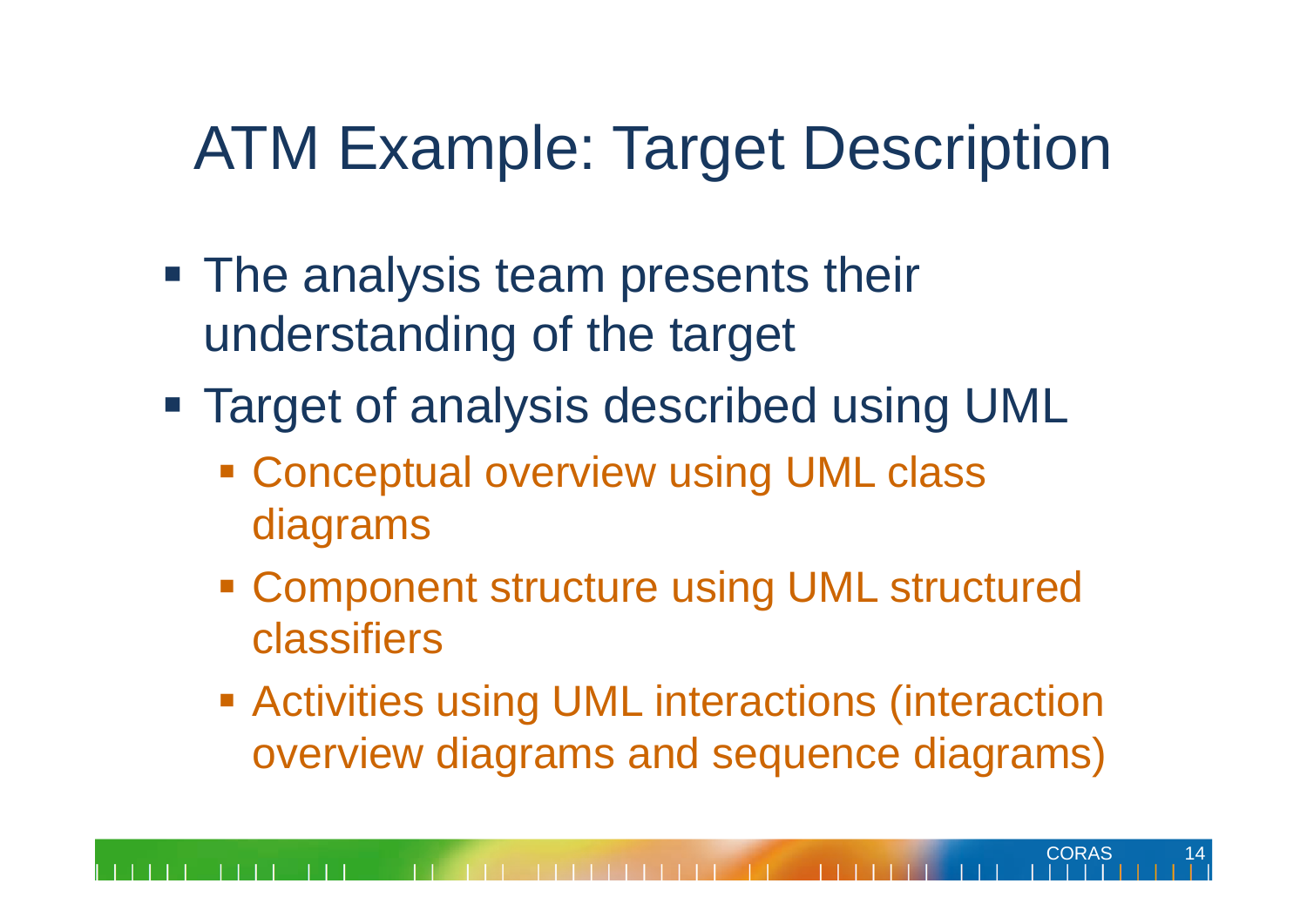

15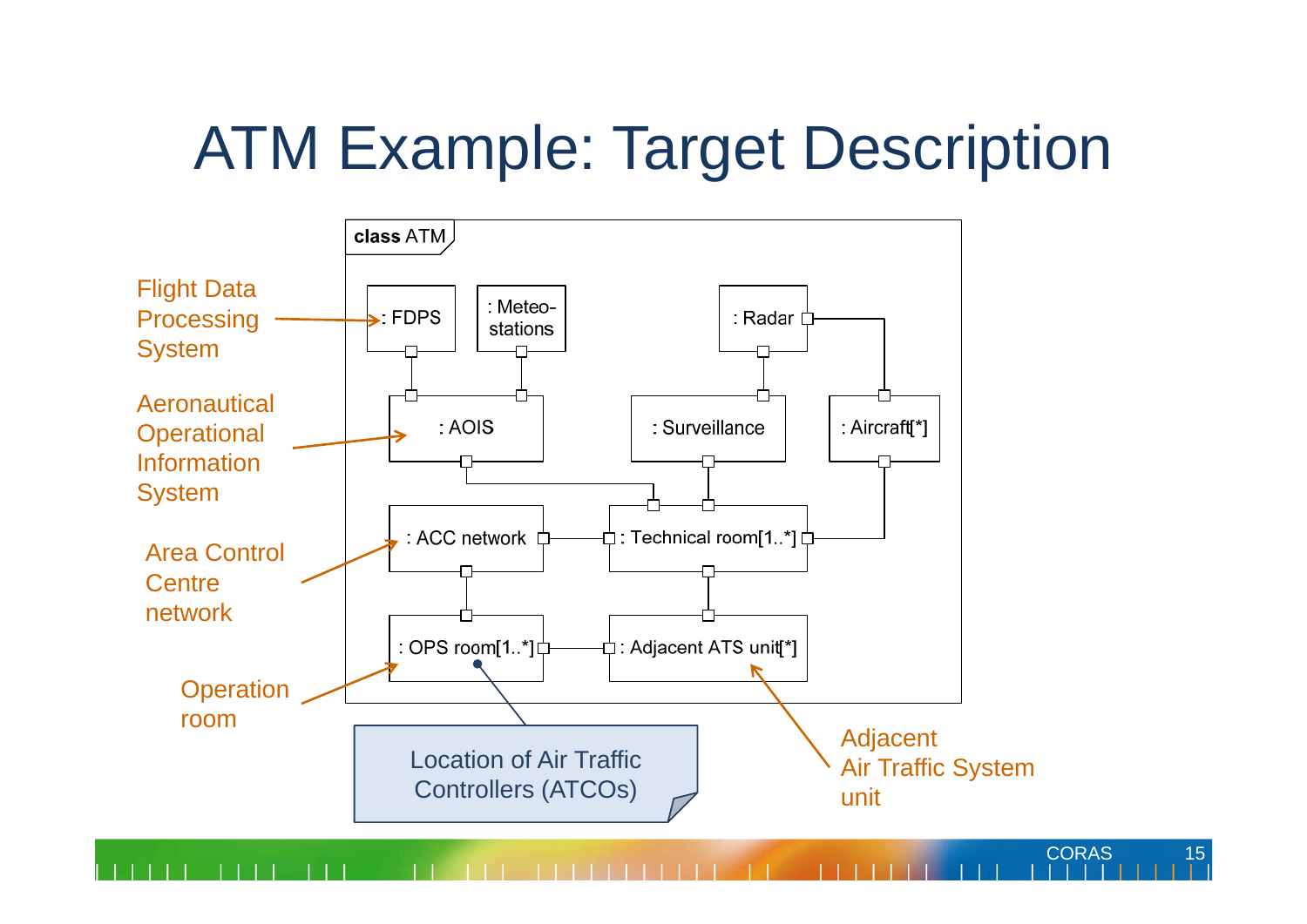

 $\overline{\phantom{a}}$  SUP is an air traffic controller (ATCO) supervising the traffic management of an ACC island

**CORAS** 

16

 $\overline{\phantom{a}}$ ATCOs in the ACC island work in teams of two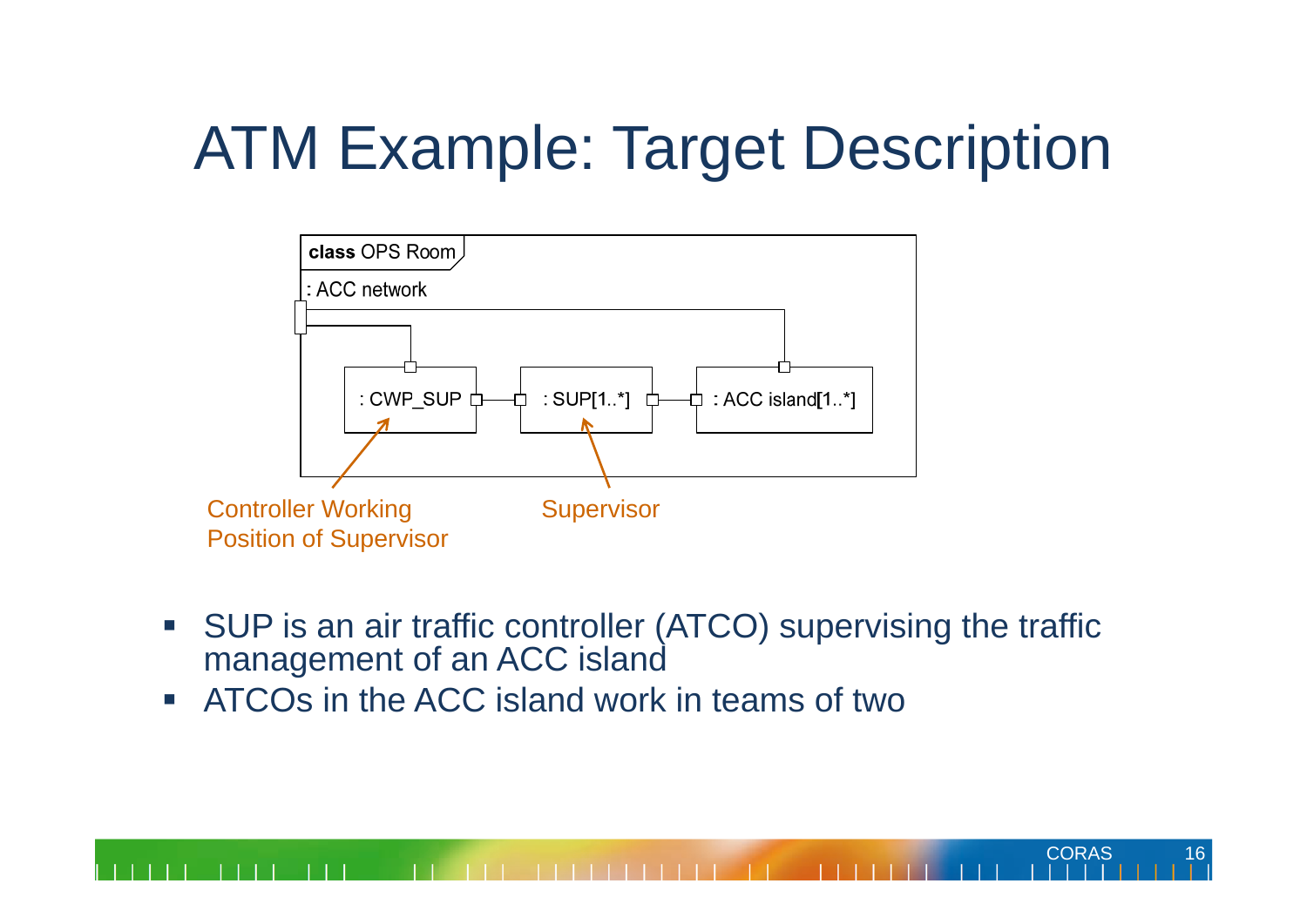

**CORAS** 

 $17$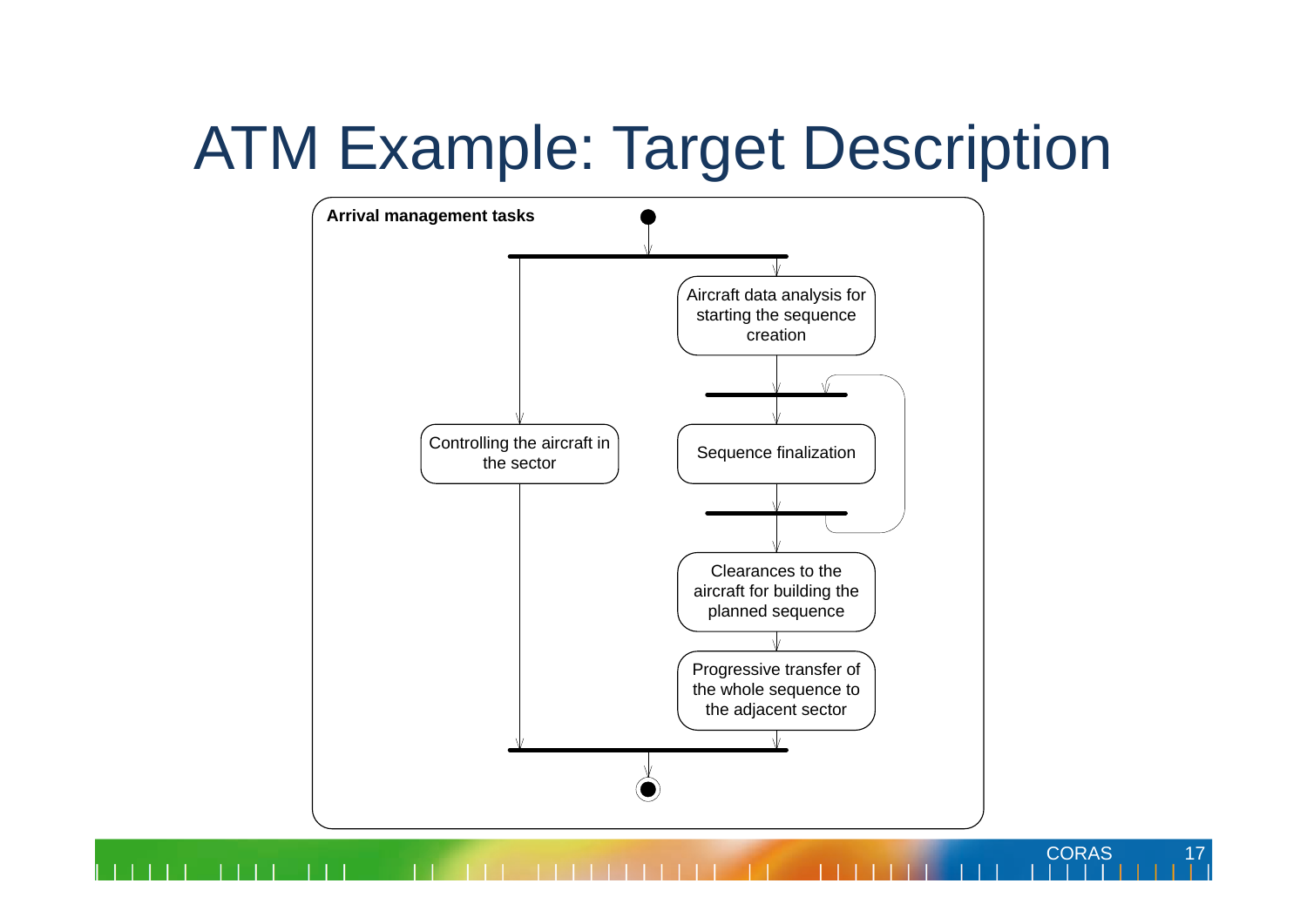#### ATM Example: Asset identification

- **EXTERF** Assets are the values the parties of the analysis wants to protect
- $\overline{\phantom{a}}$  Identified assets are presented in CORAS asset diagrams



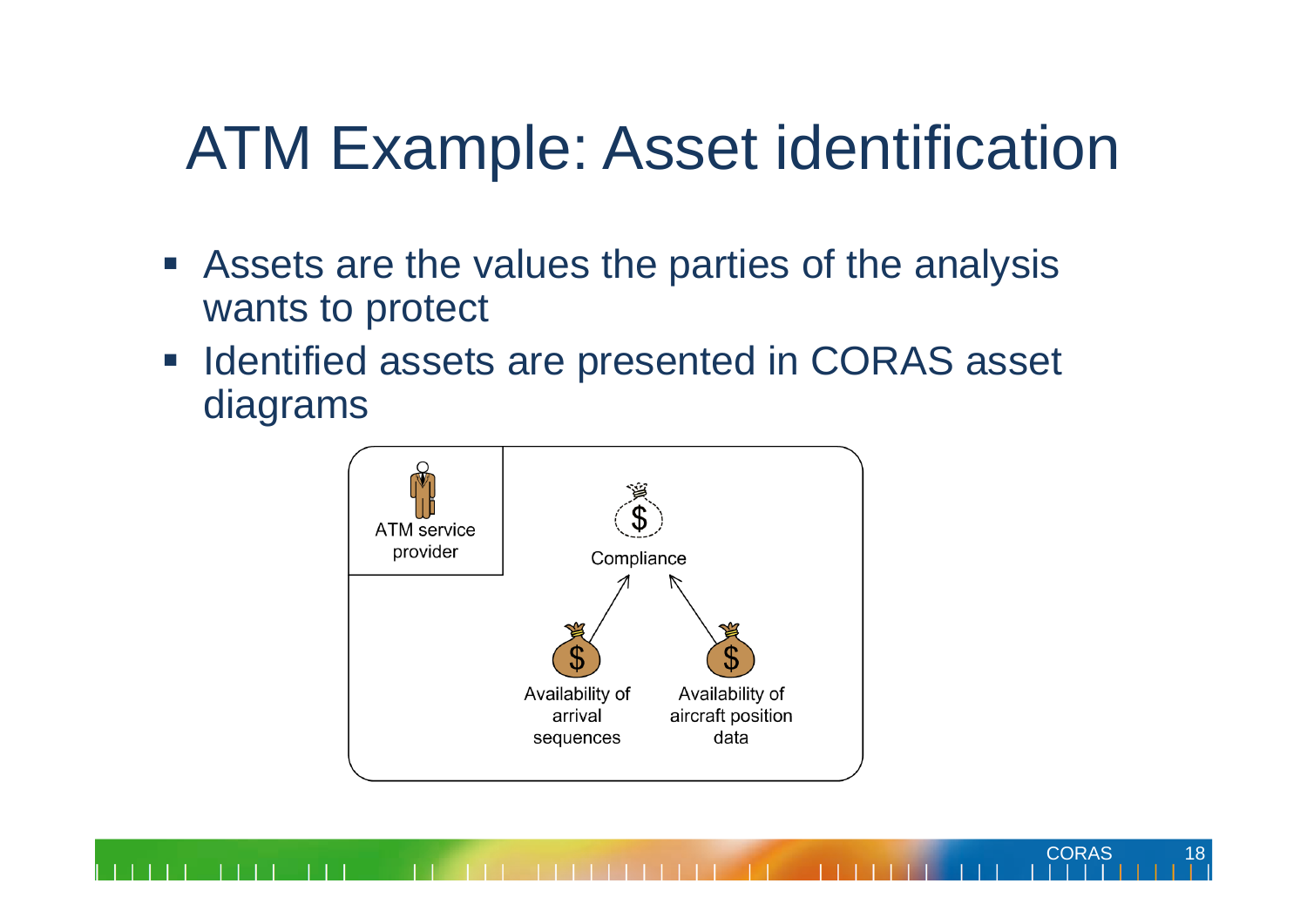#### ATM Example: High-level analysis

**Threat, vulnerabilities, threat scenarios** and unwanted incidents are identified in a brainstorming session

CORAS 19

**Identify biggest worries and increase** understanding of focus and scope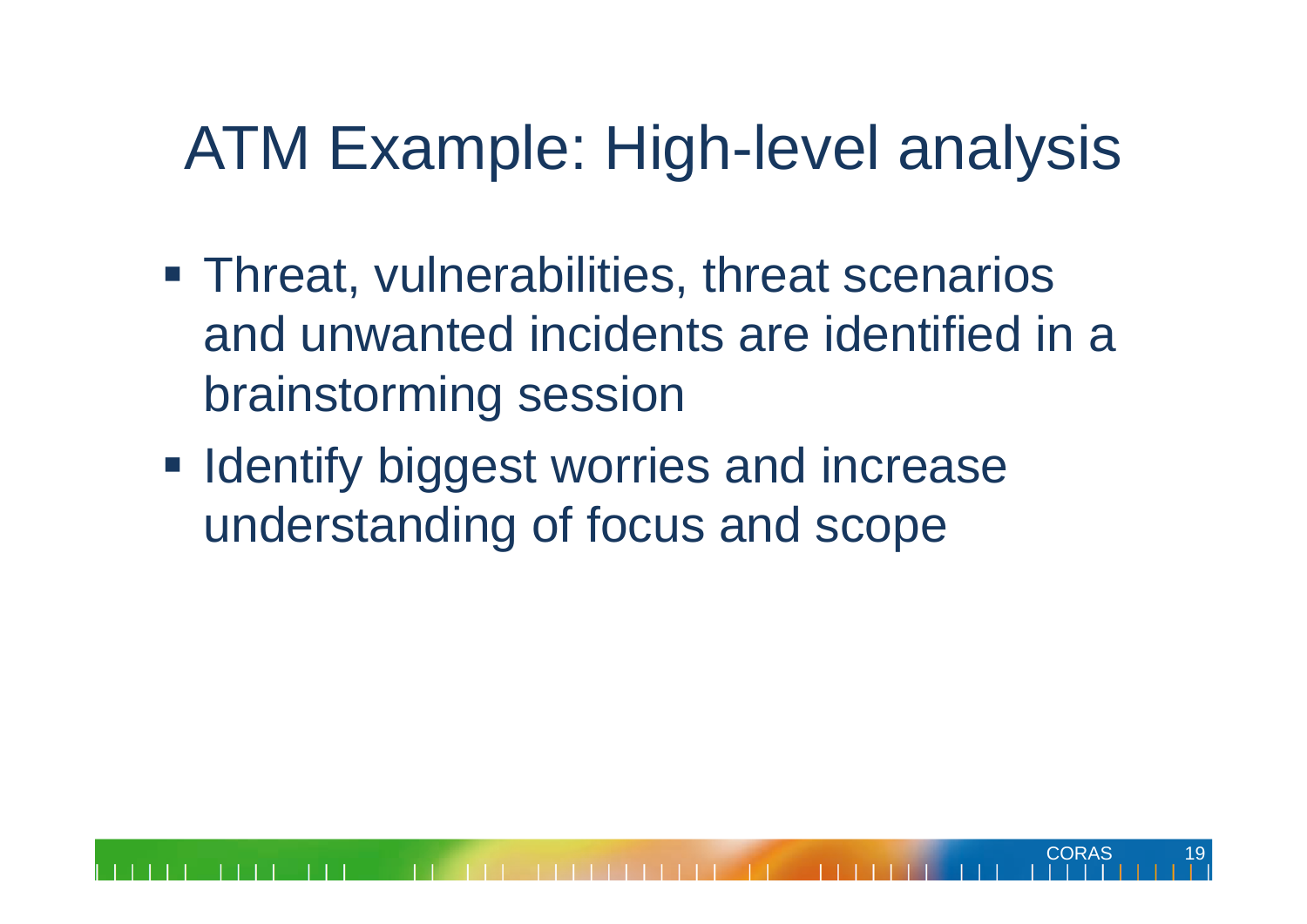#### ATM Example: High-level analysis

| <mark>△</mark><br>$\mathbb{Z}$<br>$\frac{1}{2}$ | $\triangle \frac{11}{4}$ (5)                                    |                                                |  |
|-------------------------------------------------|-----------------------------------------------------------------|------------------------------------------------|--|
| Who/what causes it?                             | How? What is the scenario or<br>incident? What is harmed        | What makes it possible?                        |  |
| Component failure;<br>power loss                | Provisioning of information to<br>ATCO fails due to loss of CWP | <b>Insufficient CWP</b><br>maintenance         |  |
| Software error                                  | The consolidation of data from<br>several radar sources fails   | Lack of redundant aircraft<br>tracking systems |  |
| Component failure;<br>radar disturbance         | Malfunctioning of radar<br>antenna; loss of aircraft tracking   | Insufficient radar<br>maintenance              |  |
| Software bugs                                   | False or redundant alerts from<br>safety tool                   | Insufficient software testing                  |  |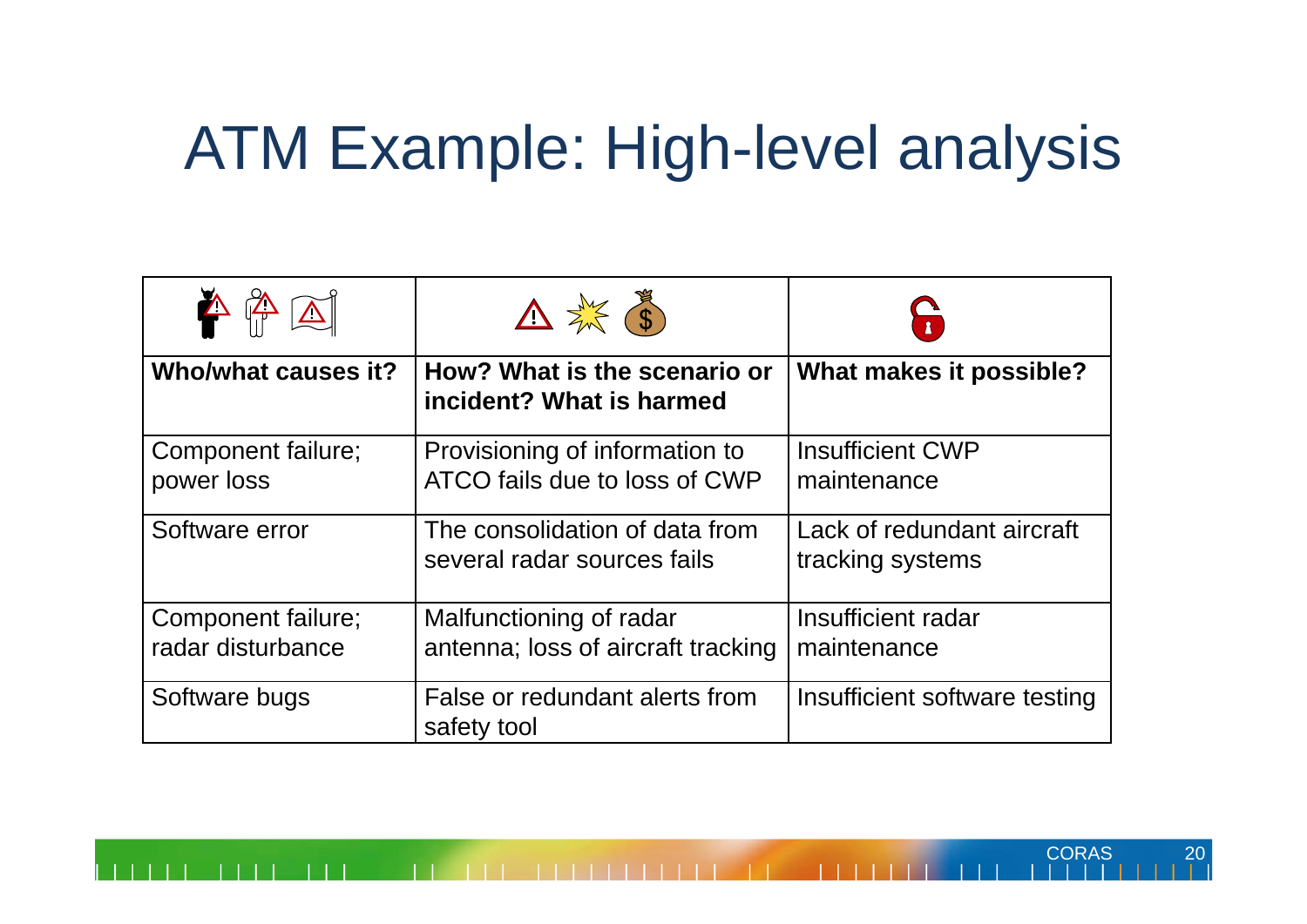## Step 4: Approval of Target **Description**

- **Objective** 
	- **Ensure target description is correct and complete**
	- **Ranking of assets**
	- **Scales for risk estimation**
	- **Risk evaluation criteria**
- **Face-to-face meeting** 
	- **Structured walk-through of target description**
	- **Plenary discussion on assets, scales and criterially**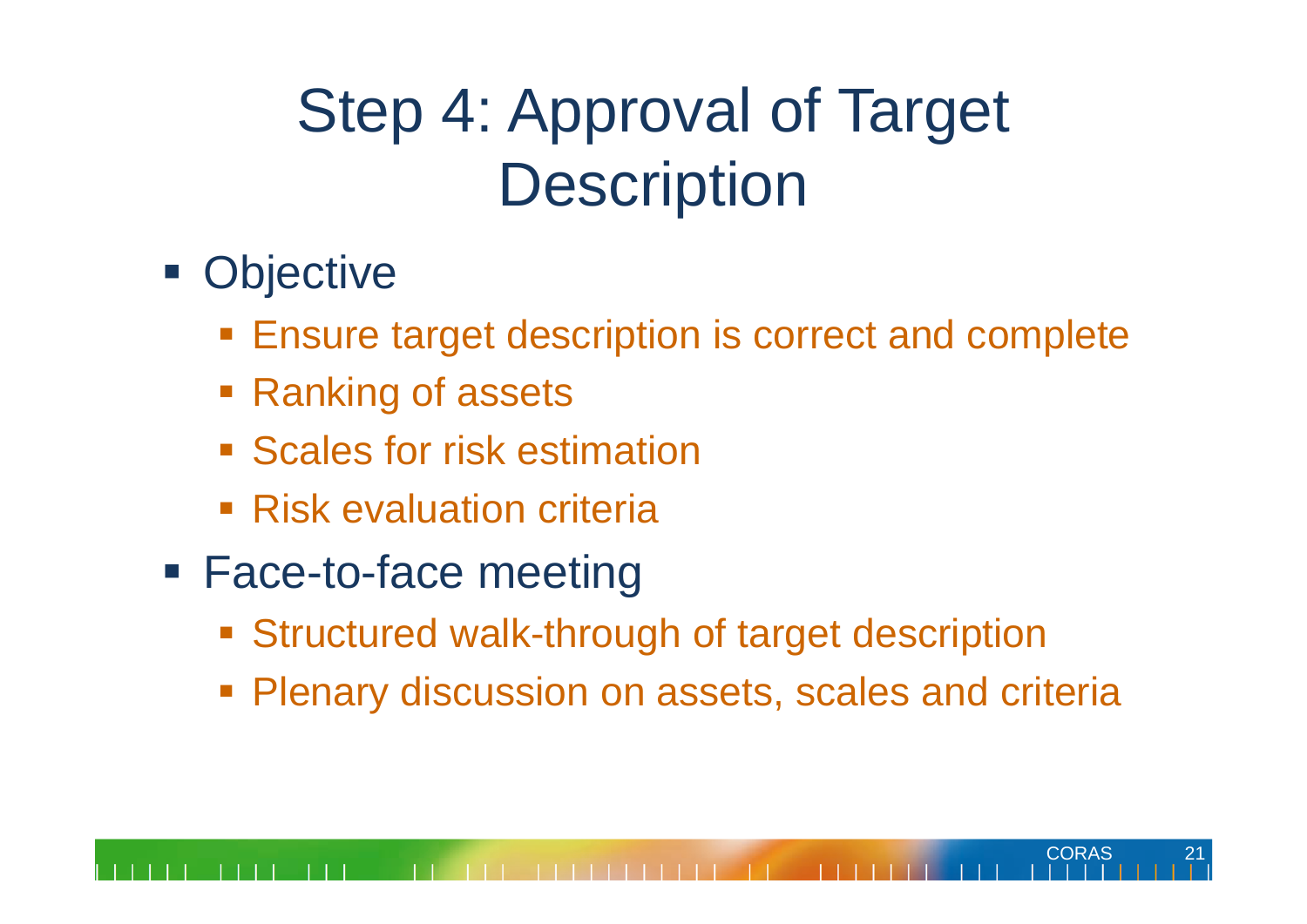#### Consequence Scales

- **One consequence scale for each asset is** defined
	- **Note: Sometimes one scale applies to several** assets
- Consequences can be qualitative or quantitative
- **Scales can be continuous, discrete or with** intervals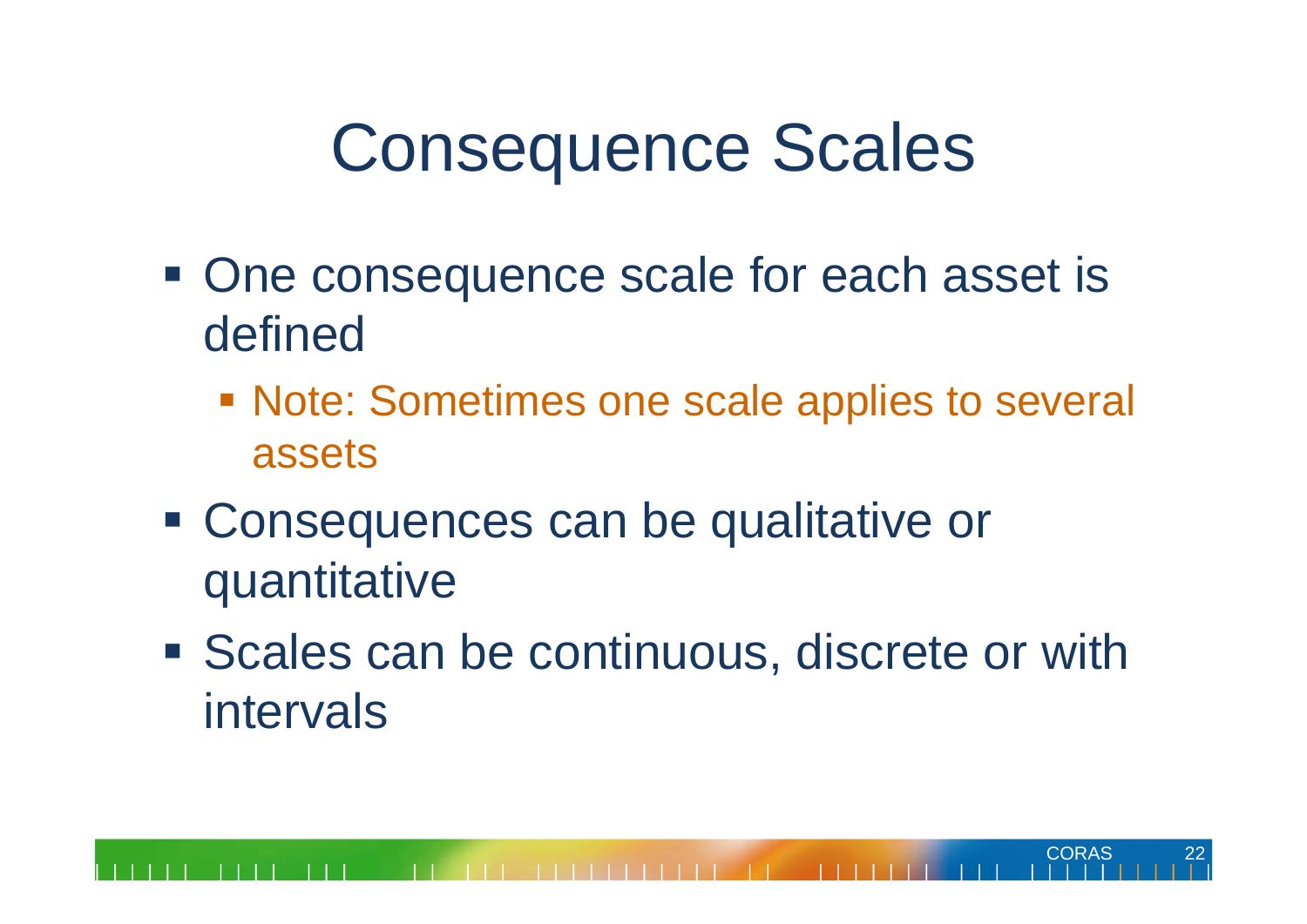#### ATM Example: Consequence Scale

- One consequence scale for each of the three assets is defined
	- Two direct assets and one indirect asset
- In the ATM example, one consequence scale applies to the two direct availability assets

| <b>Consequence</b> | <b>Description</b>                             |                                                   |  |
|--------------------|------------------------------------------------|---------------------------------------------------|--|
| Catastrophic       | Catastrophic accident                          | The consequence<br>and likelihood                 |  |
| Major              | Abrupt maneuver required                       | scales are partly<br>based on<br>requirements and |  |
| Moderate           | Recovery from large reduction in<br>separation |                                                   |  |
| <b>Minor</b>       | Increasing workload of ATCOs or pilots         | advisory material<br>provided by                  |  |
| Insignificant      | No hazardous effect on operations              | EUROCONTROL                                       |  |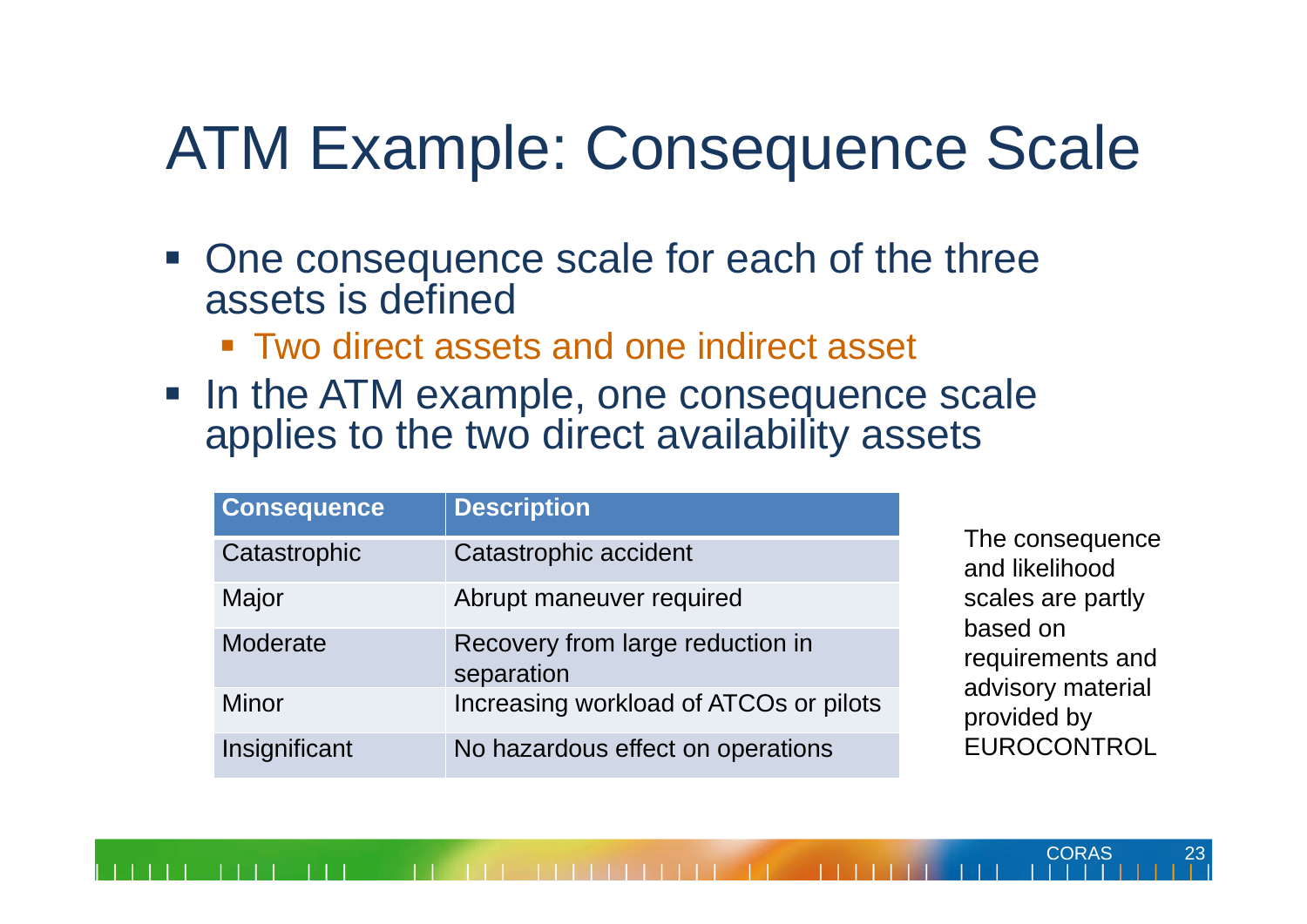## Likelihood Scale

- **One likelihood scale is defined** 
	- **The scale is used for all unwanted incidents** and threat scenarios
- **ELikelihoods can be** 
	- Qualitative or quantitative
	- **Probabilities or frequencies**
- **Scales can be continuous, discrete or with** intervals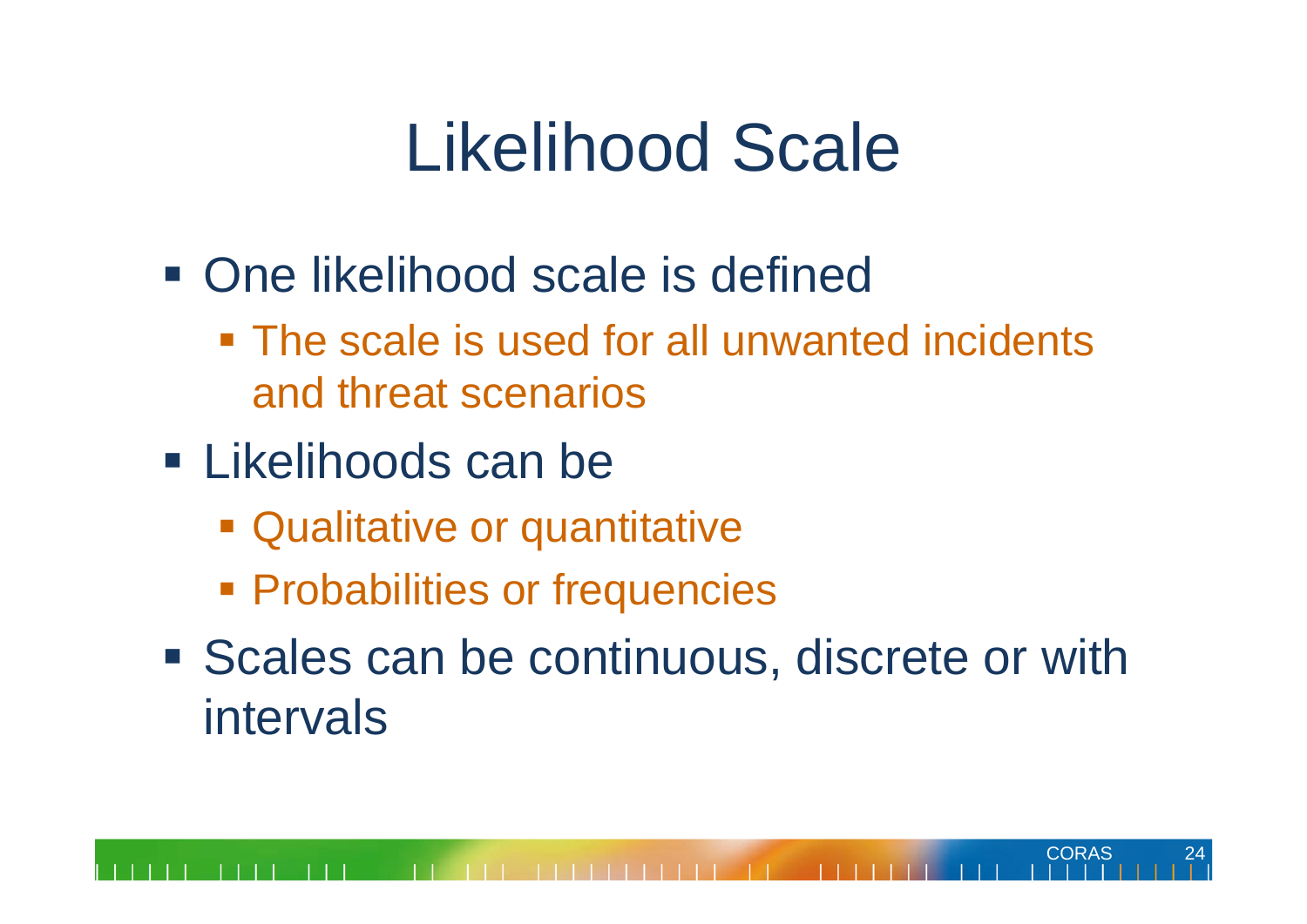# ATM Example: Likelihood Scale

 Qualitative likelihood scale in terms of frequency

| Likelihood Description |                                                                                                                                    |
|------------------------|------------------------------------------------------------------------------------------------------------------------------------|
| Certain                | A very high number of similar occurrences already on record; has<br>occurred a very high number of times at the same location/time |
| Likely                 | A significant number of similar occurrences already on record; has<br>occurred a significant number of times at the same location  |
| <b>Possible</b>        | Several similar occurrences on record; has occurred more than<br>once at the same location                                         |
| Unlikely               | Only very few similar incidents on record when considering a large<br>traffic volume or no records on a small traffic volume       |
| Rare                   | Has never occurred yet throughout the total lifetime of the system                                                                 |

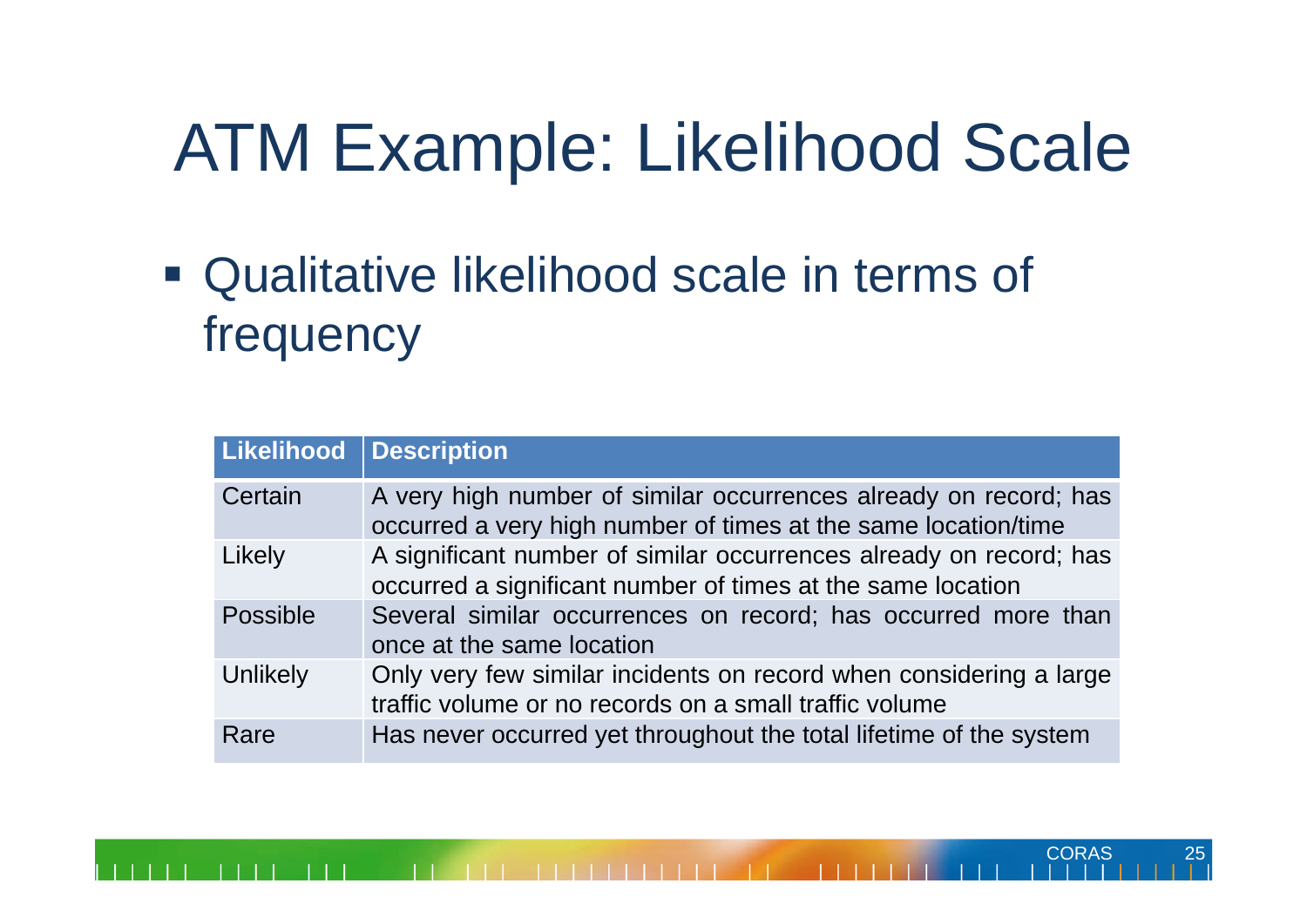#### ATM Example: Risk Evaluation **Criteria**

**Consequence**

|                                           |                 | Insignificant | <b>Minor</b> | Moderate | Major | Catastrophic |
|-------------------------------------------|-----------------|---------------|--------------|----------|-------|--------------|
| hood<br>彊<br>$\overline{\mathbf{e}}$<br>丐 | Rare            |               |              |          |       |              |
|                                           | <b>Unlikely</b> |               |              |          |       |              |
|                                           | Possible        |               |              |          |       |              |
|                                           | Likely          |               |              |          |       |              |
|                                           | Certain         |               |              |          |       |              |

- $\mathcal{L}_{\mathcal{A}}$  **High risk:** Unacceptable and must be treated
	- $\mathcal{L}_{\mathcal{A}}$ **Medium risk:** Must be evaluated for possible treatment

**CORAS** 

26

 $\overline{\phantom{a}}$ **Low risk:** Must be monitored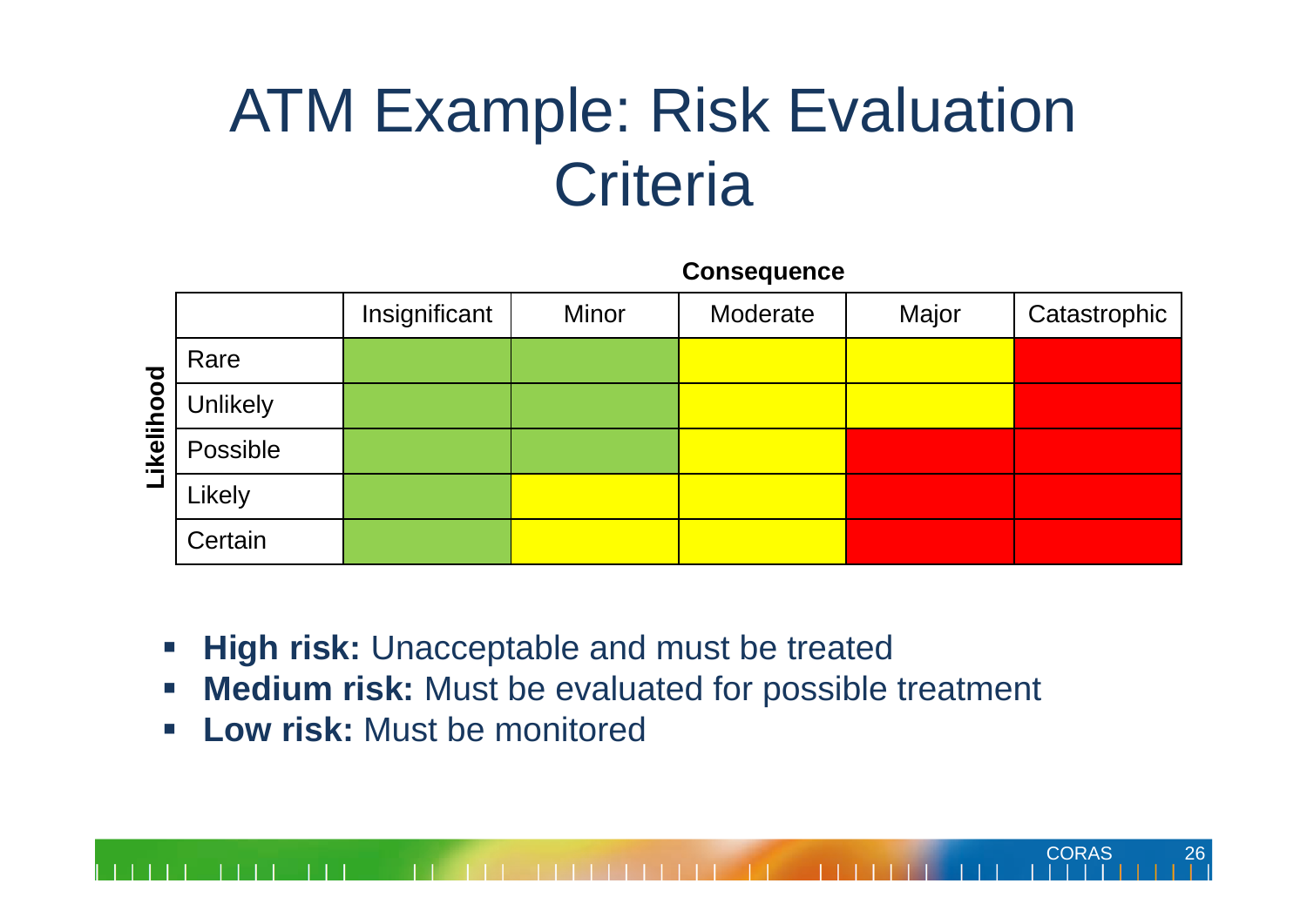## Step 5: Risk Identification Using Threat Diagrams

- **Objective** 
	- **I** Identify risk: where, when, why and how they may **occur**
- Workshop conducted as a brainstorming session
	- **Involving people of different background**
	- **Exagets and high-level analysis as starting point**
	- **Threats, threat scenarios, vulnerabilities and** unwanted incidents documented on-the-fly using threat diagrams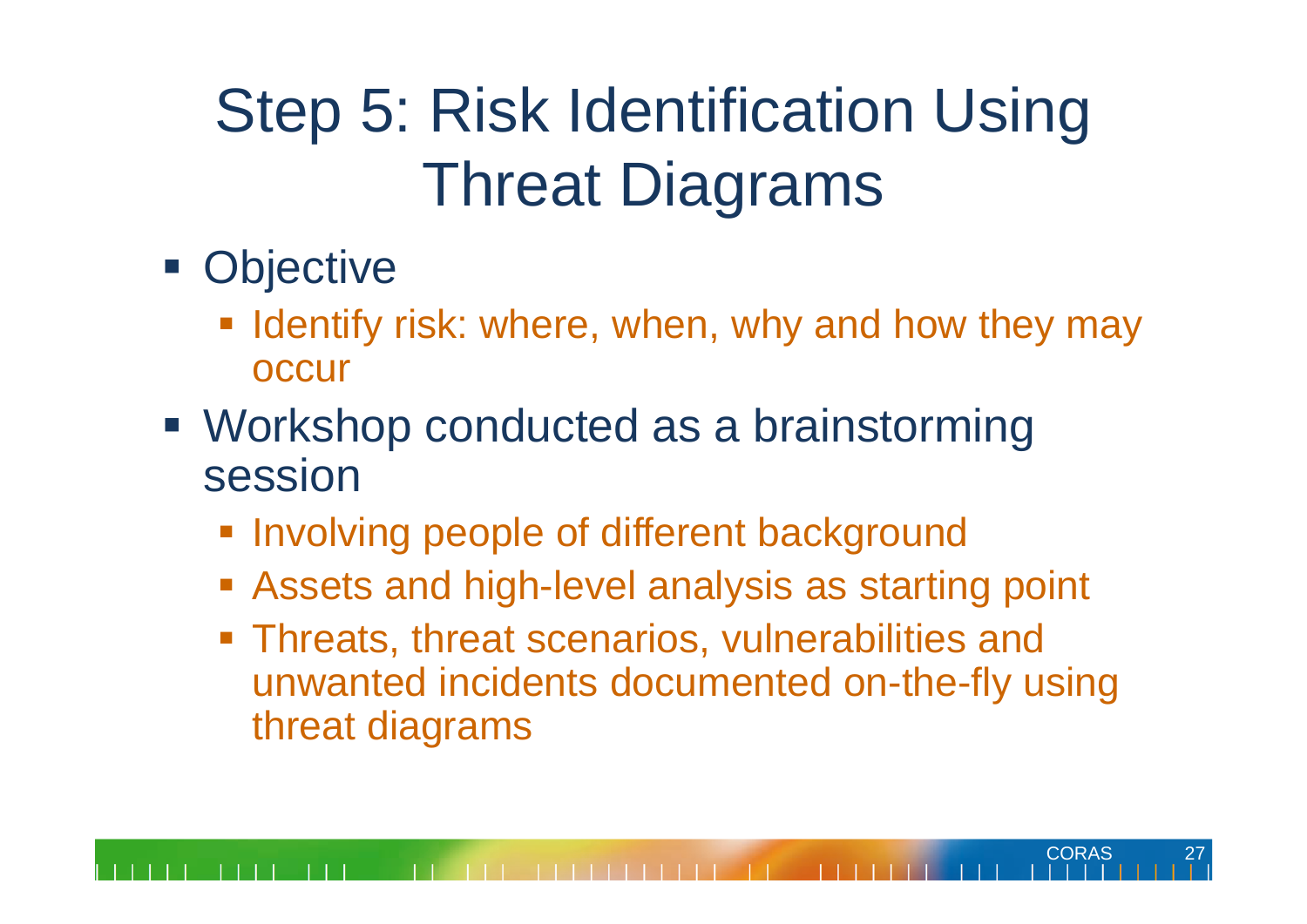#### ATM Example: Risk Identification



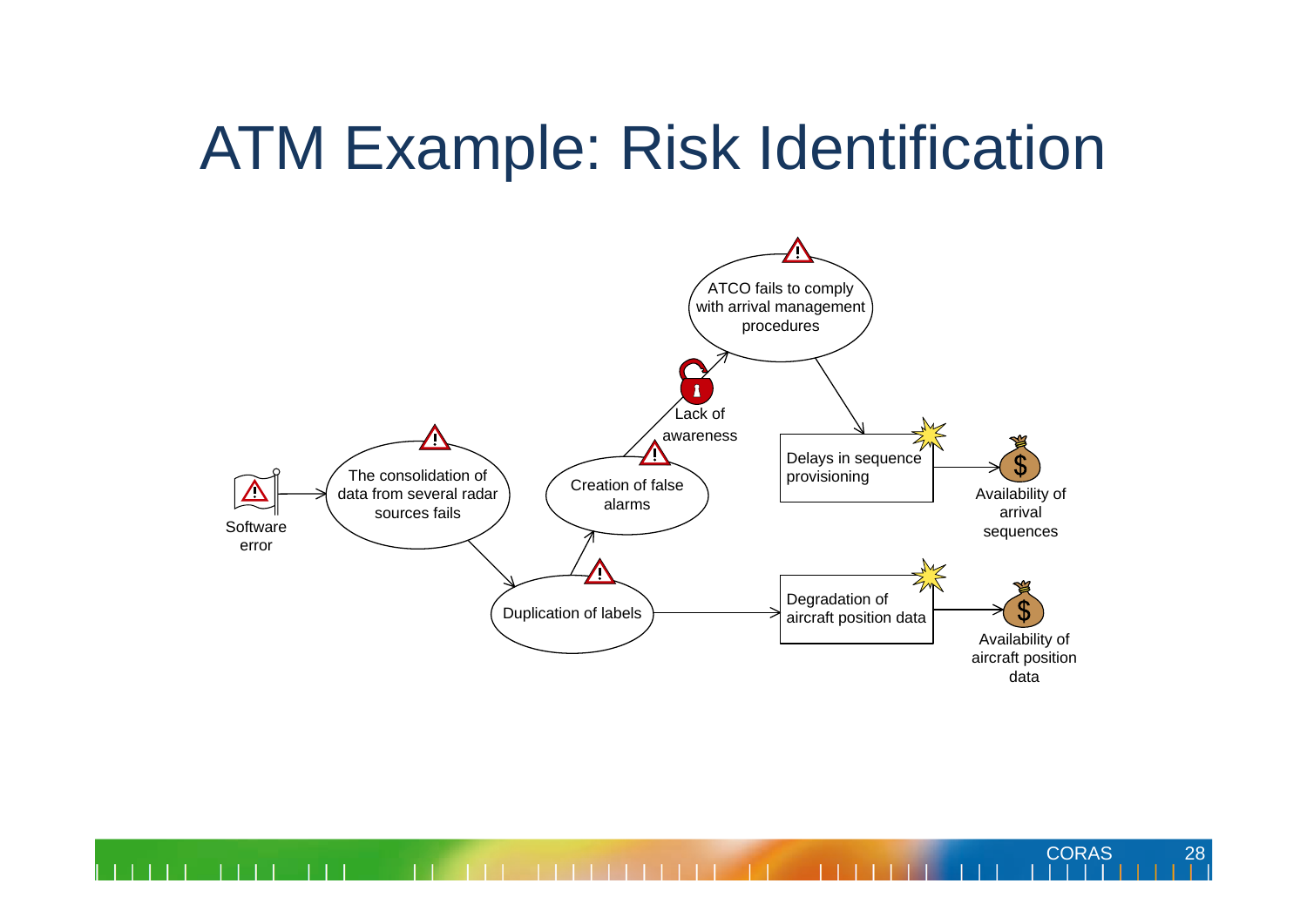#### ATM Example: Risk Identification



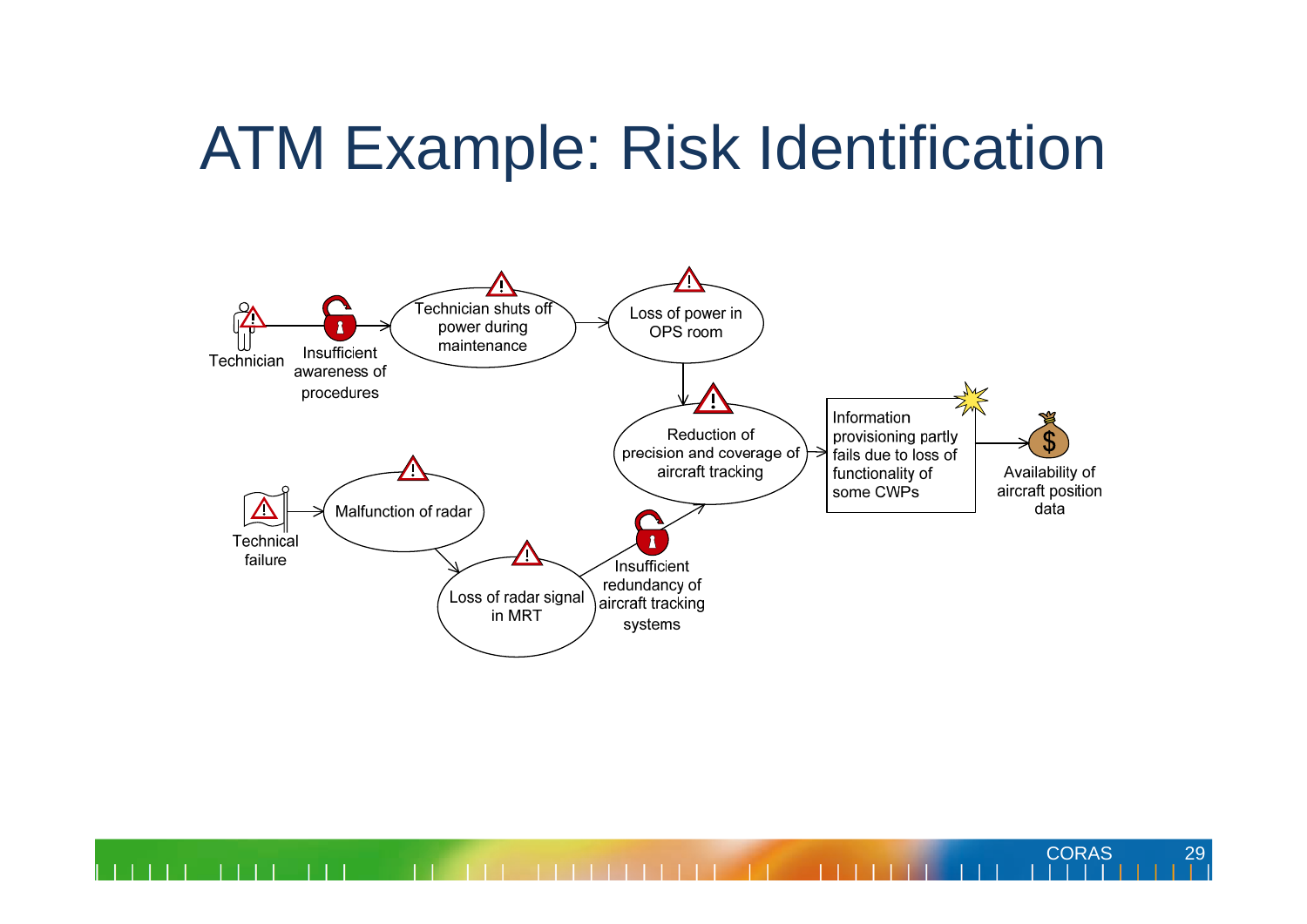## Step 6: Risk Estimation Using Threat Diagrams

- **Objective** 
	- **Determine the level of identified risks**
- Workshop
	- **Involving people of different background**
	- Walk-through of threat diagrams
	- **Example 2 Exercise 1 Set Exercise 1 Fig. 2** Eikelihood estimates on threat scenarios, unwanted incidents and relations between them

CORAS

**Consequence estimates on relation between** unwtanted incidents and assets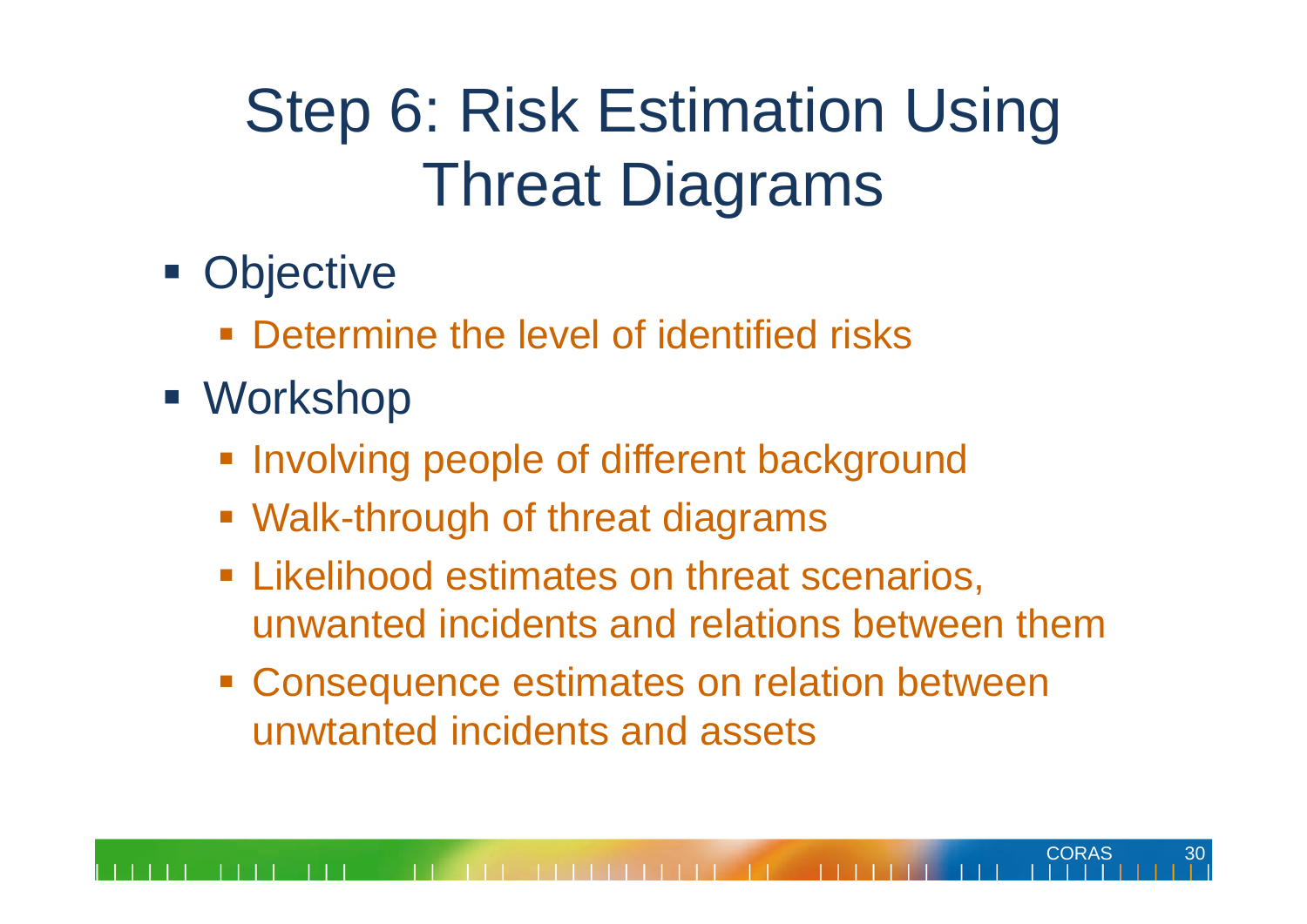## ATM Example: Risk Estimation



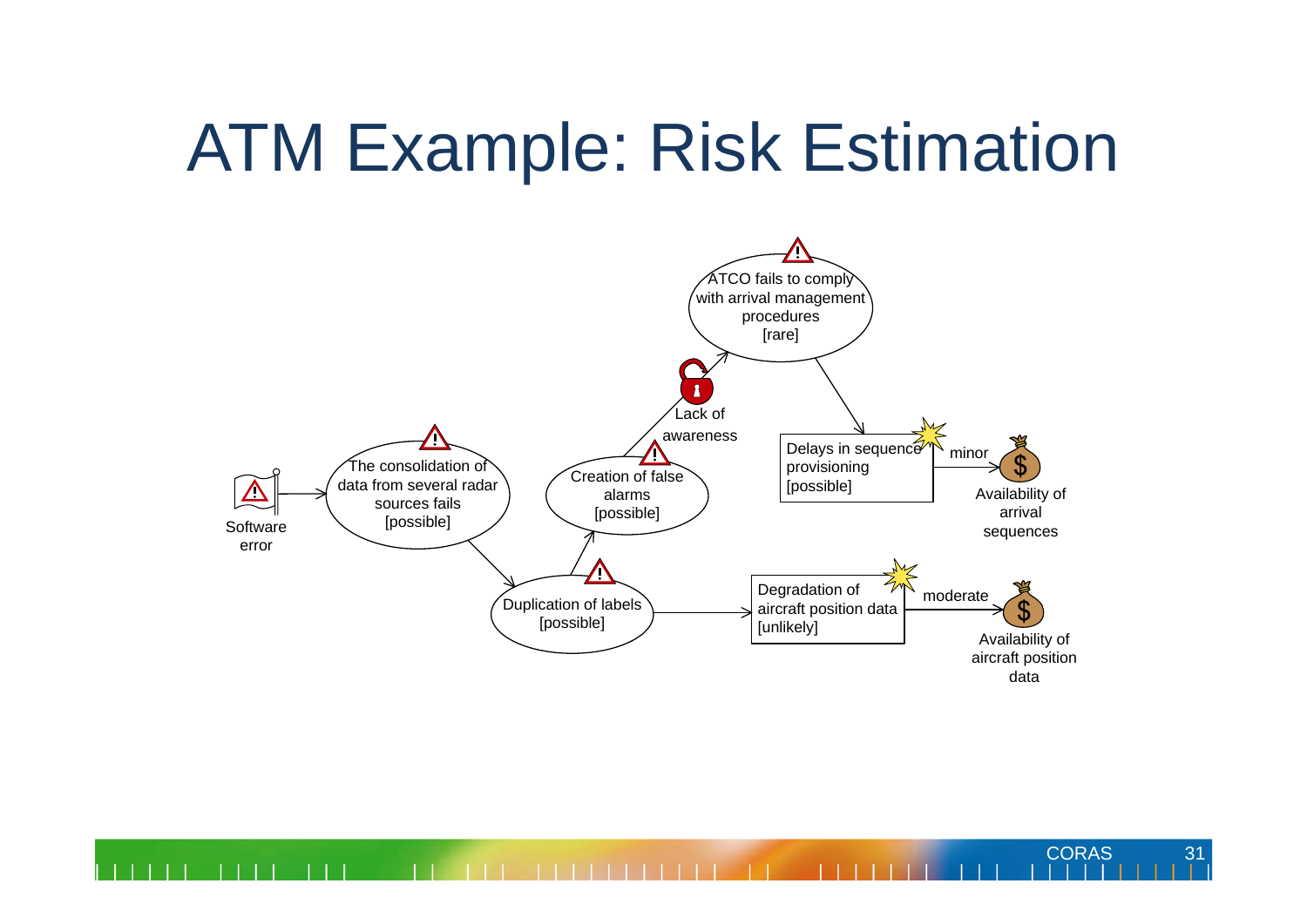## ATM Example: Risk Estimation



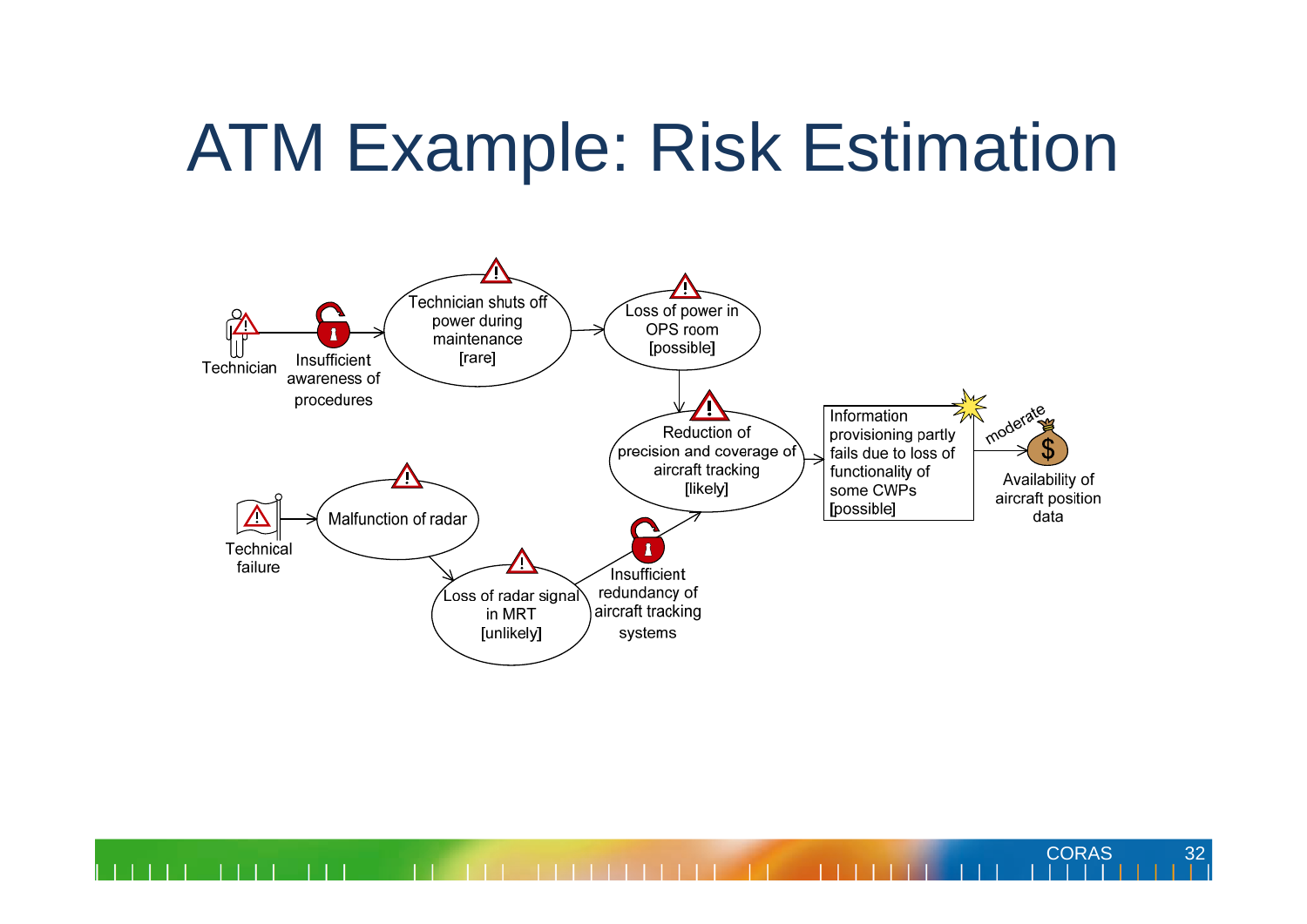## Step 7: Risk Evaluation Using Risk **Diagrams**

- **Objective** 
	- **Determine which risks are unacceptable and** must be evaluated for treatment
- **Off-line activity** 
	- Calculate risk levels from estimates
	- **Present risks in risk diagrams**
- Assess potential impact of identified risk

- **Risks that accumulate**
- **Risks with respect to indirect assets**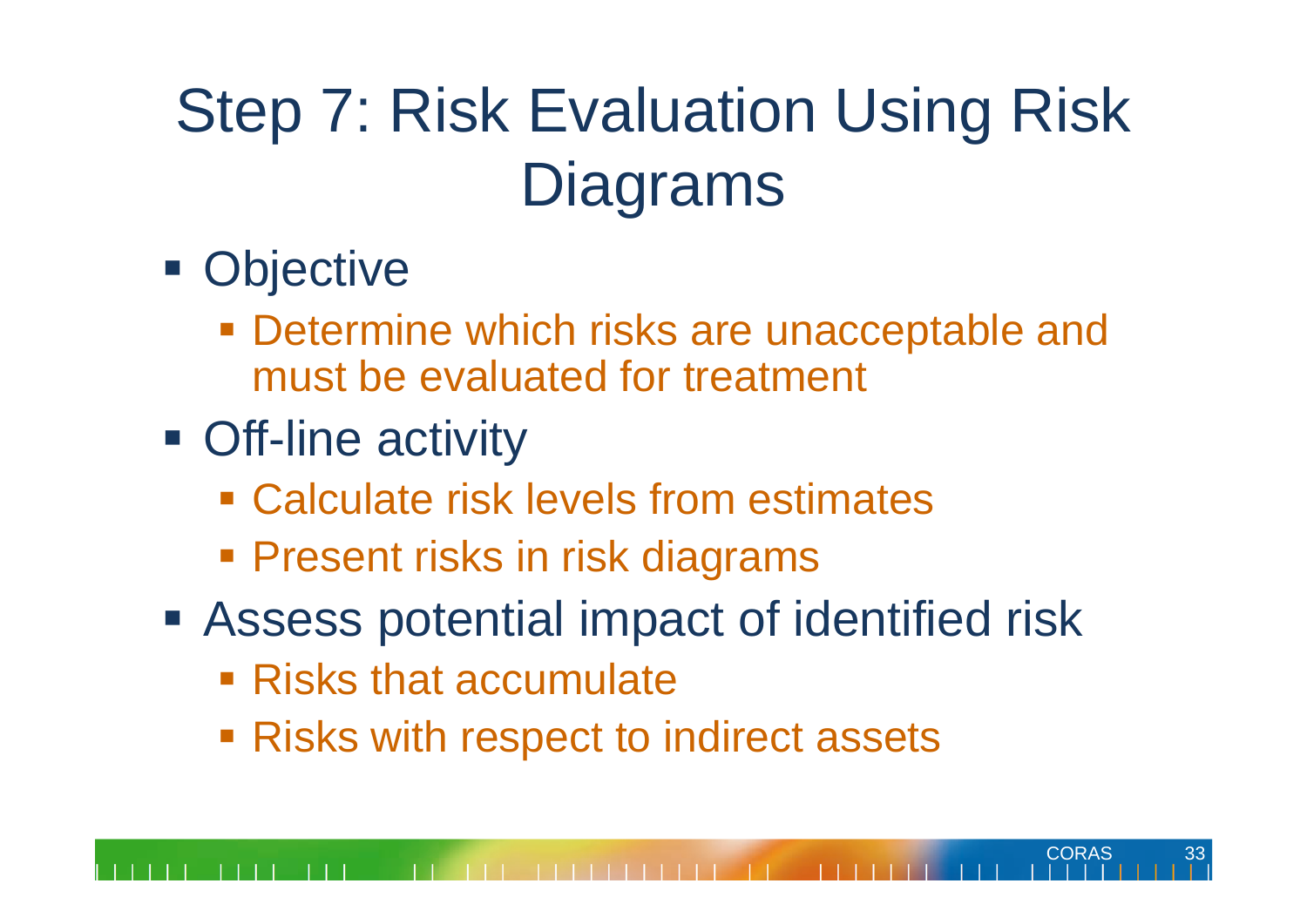#### ATM Example: Indirect Assets

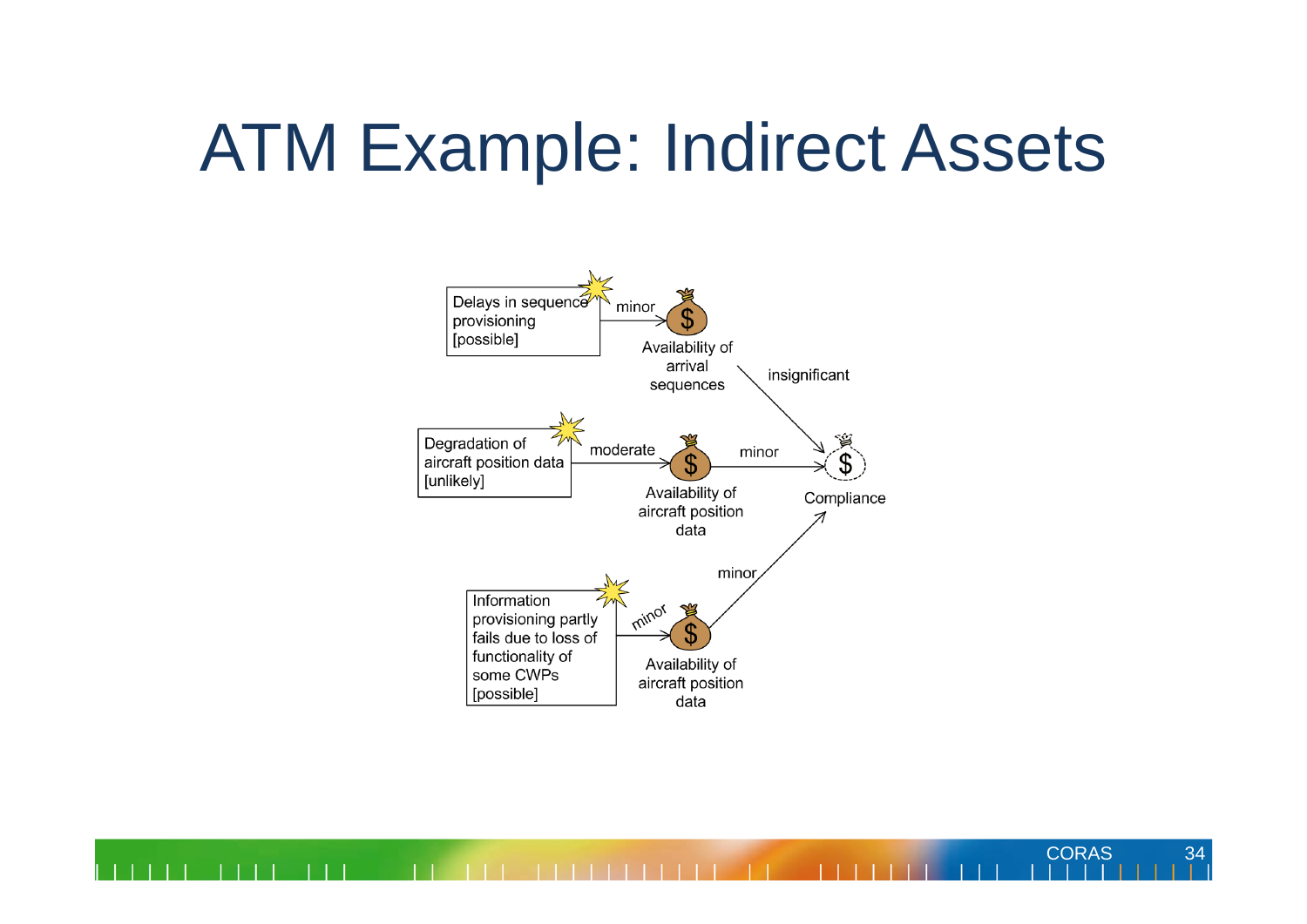## ATM Example: Risk Diagrams



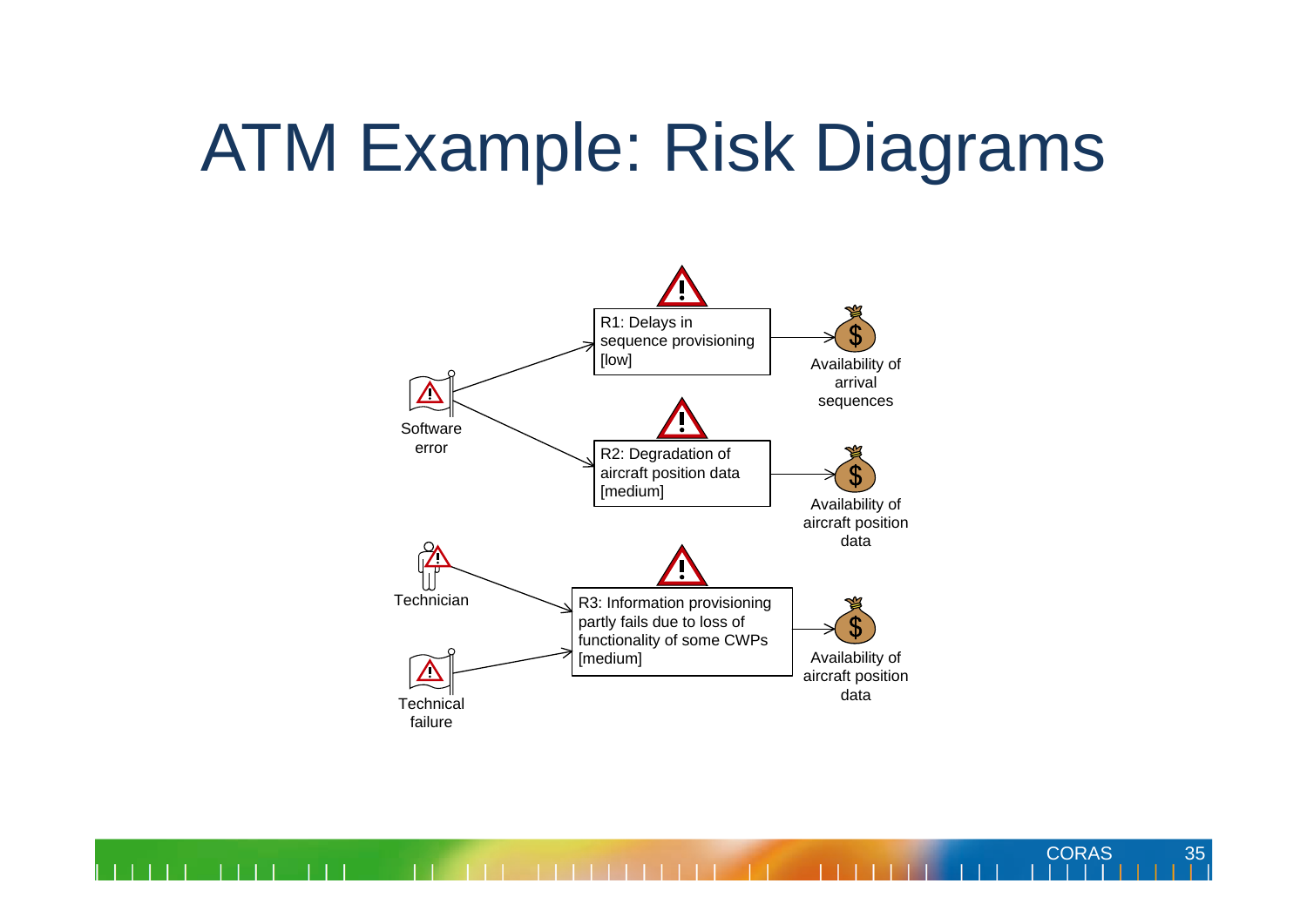## ATM Example: Risk Diagrams



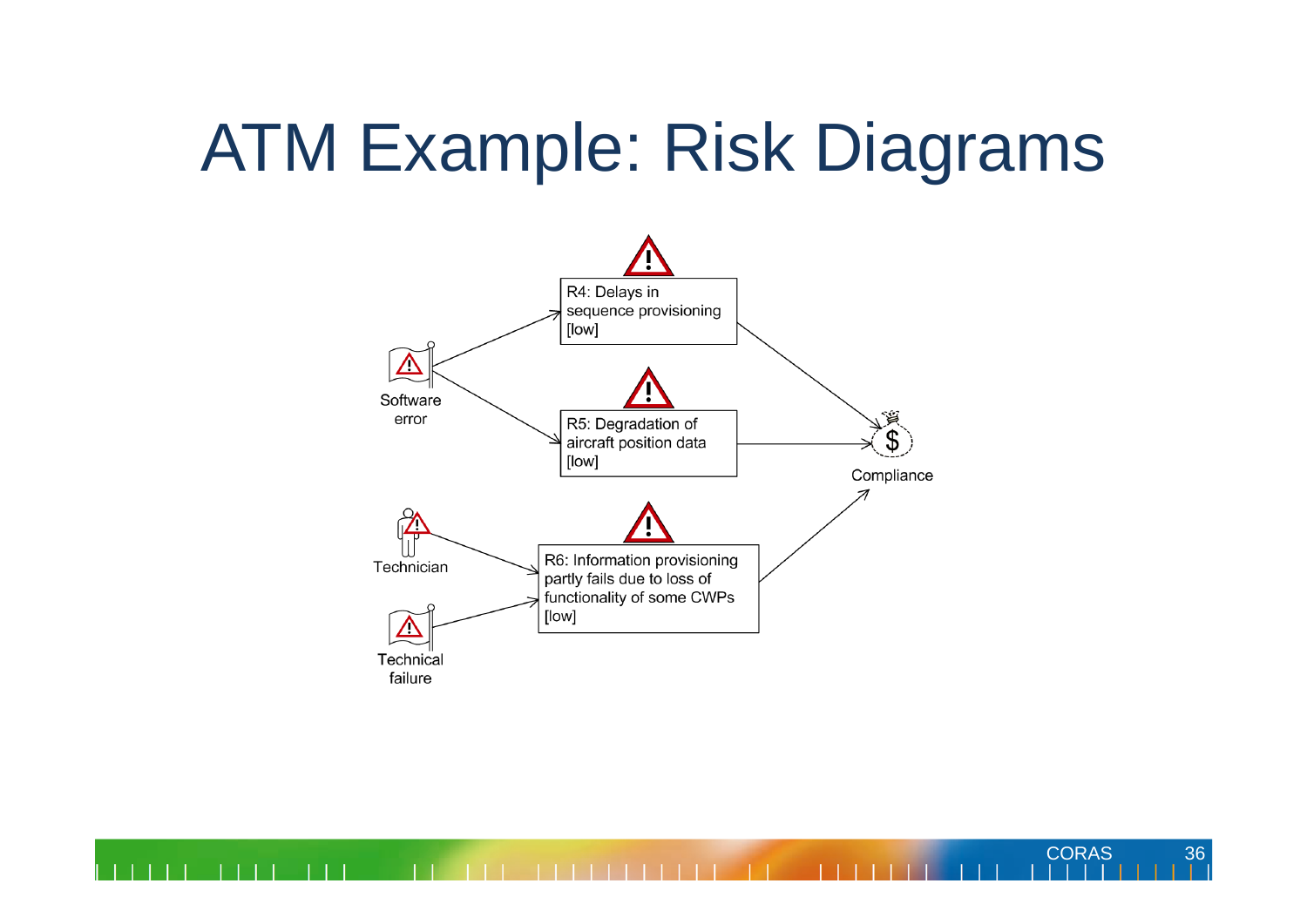# ATM Example: Risk Evaluation

Conseguiance

|                   | <b>OUIDENNEIRE</b> |                |                |                |       |              |
|-------------------|--------------------|----------------|----------------|----------------|-------|--------------|
|                   |                    | Insignificant  | Minor          | Moderate       | Major | Catastrophic |
| poo<br><u>ତ୍ର</u> | Rare               |                |                |                |       |              |
|                   | <b>Unlikely</b>    |                | R <sub>5</sub> | R <sub>2</sub> |       |              |
|                   | Possible           | R <sub>4</sub> | <b>R1, R6</b>  | R3             |       |              |
|                   | Likely             |                |                |                |       |              |
|                   | Certain            |                |                |                |       |              |

**Risk levels are calculated using the risk matrix** 

CORAS

**The risk matrix moreover serves as the risk** evaluation criteria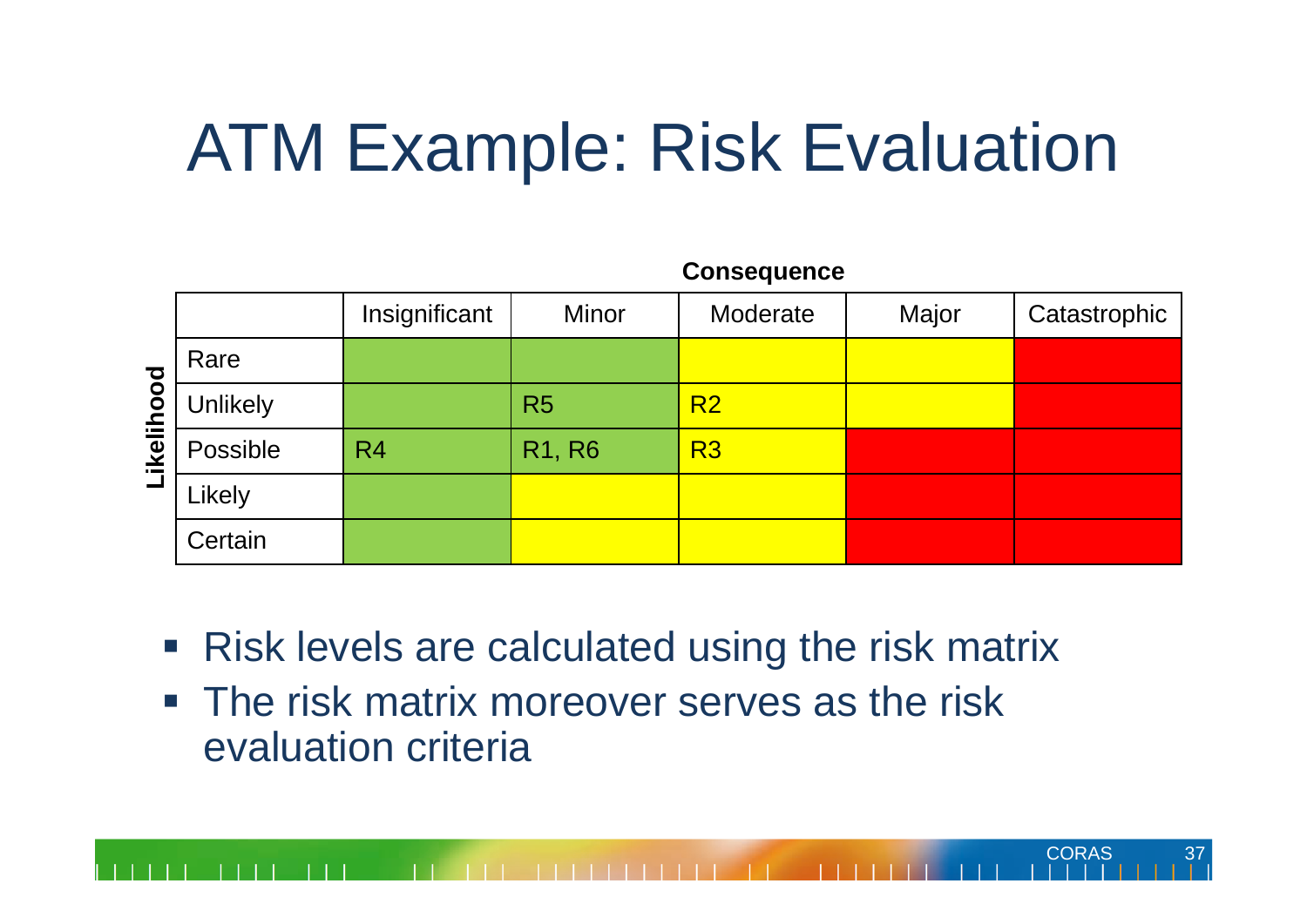## Step 8: Risk Treatment Using Treatment Diagrams

- **Objective** 
	- **Indentify cost effective treatments for** unacceptable risks
- Workshop with brainstorming session
	- **Involving people of different background**
	- Walk-through of threat diagrams
	- **Identify treatments to unacceptable risks**

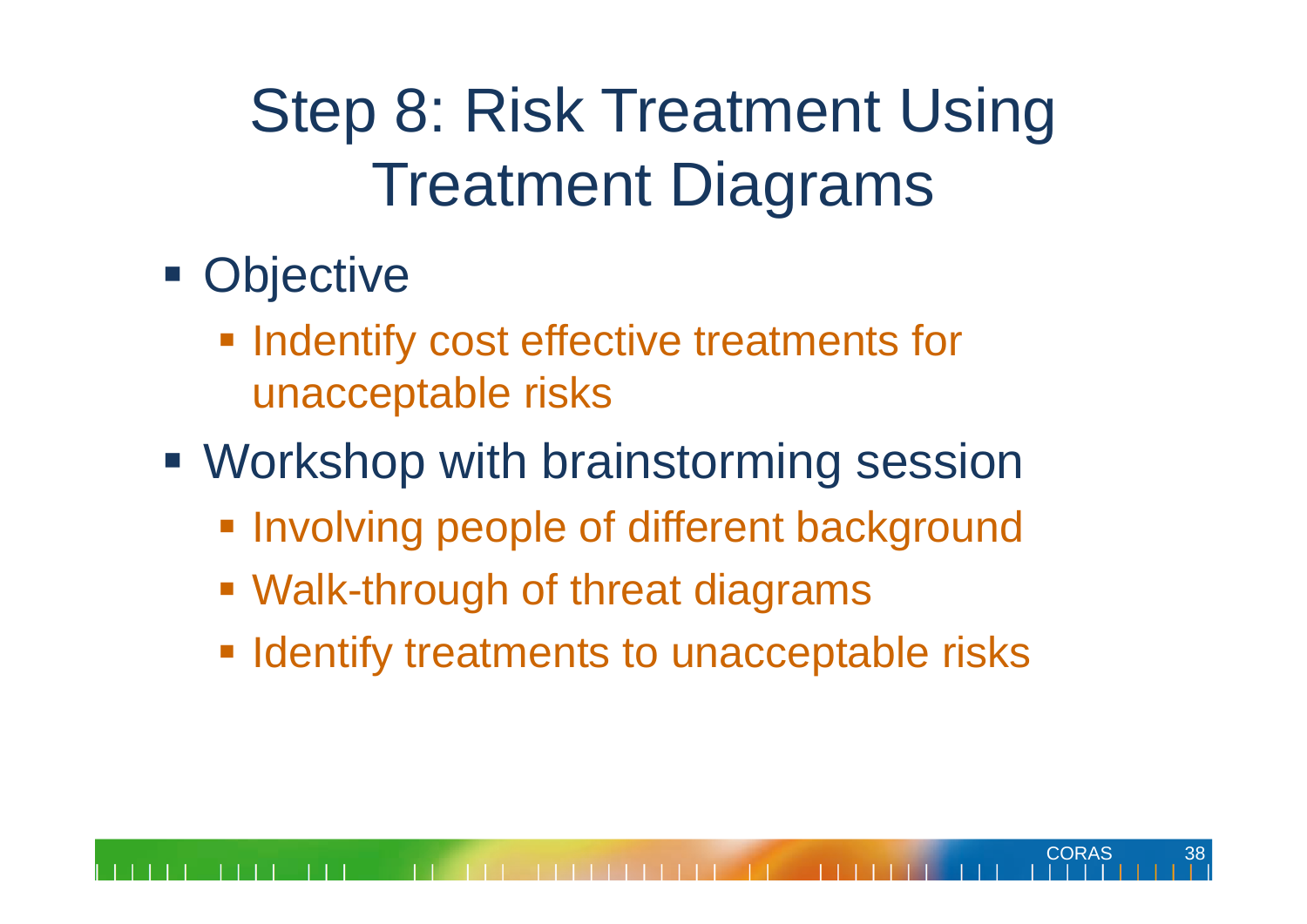#### ATM Example: Treatment Diagram